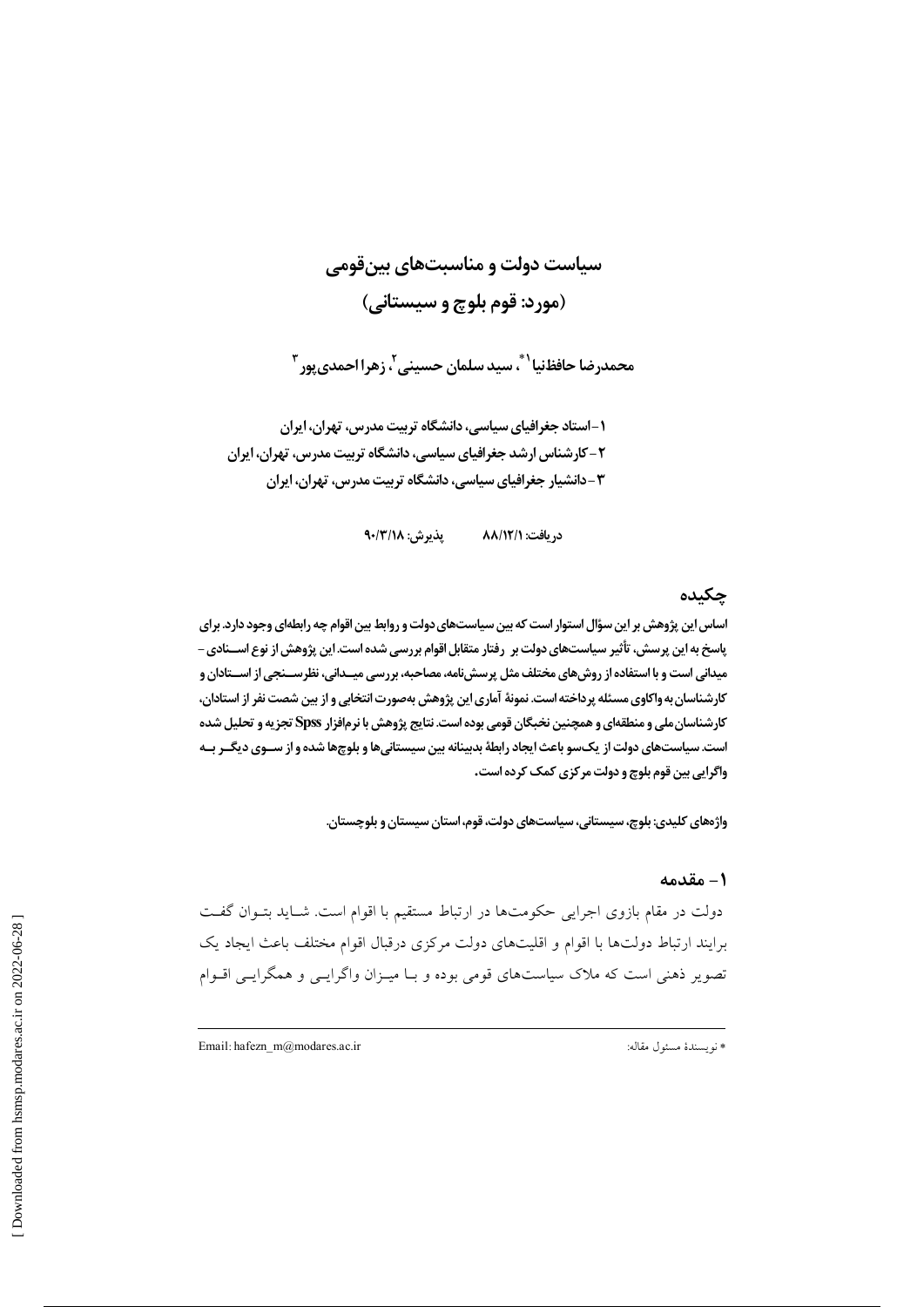د.<br>در استخدارضا حافظ نیا و همکاران میستخداستخداستخداست میباست دولت و مناسبتهای بین قومی …

نسبت مستقیم دارد. از اَنجایی که دولت مدرن واقعیتی انکارنایذیر در زنـدگی جوامـع کنـونی است (قمری، ۱۳۸۳: ۳۴)، هر زمانی که دولت مرکزی از اقتدار برخوردار بوده است، توانسته واگراییها را به حداقل برساند؛ اما زمانی که دولت مرکزی دچار بحران شده و یا بهاصطلاح در دوران گذار بوده است، این گروهها و اقوام سر از تابعیت حکومت مرکزی برداشتهانـد. شـاید بتوان ناحیهٔ سیستان و بلوچستان را ناحیهای سیاسی بهشمار آورد. ناحیهٔ سیاسی بــه بخشــی از سطح زمین گفته می شود که در قلمرو ارادهٔ سیاسی و فرمانروایی یک قدرت سیاسی قرار گیرد (حافظ نيا، ١٣٨٣: ١٩).

در میان اقوام ایرانبی، قبوم بلبوچ و سیستانی-که در استان سیستان و بلوچستان و در جنوبشرقی ایران ساکن هستند- تفاوتها و شباهتهای بسیاری نسبت به بدنهٔ اصلی ملت ايران دارند. قوم بلوچ ازلحاظ مذهب و زبان داراي تفاوتاند؛ اما بهلحاظ دين، زبـان و سـابقهٔ تاریخی و نژاد با بدنهٔ ملت ایران هماهنگی و شباهت دارند. همچنین، سیستانی ها ازلحاظ دیـن و مذهب، نژاد و زبان با ملت ایران همانندی دارند که در این میان، مذهب نقش مهمبی داشته است. رابطهٔ بین این دو قوم متأثر از رابطهٔ آنها با دولت مرکزی است. بهنظر میرسد قوم بلوچ در مقایسه با سیستانیها همگرایی کمتری با دولت مرکزی دارد. این روابط خـود، یـک مـدل ارتباطی را بهوجود می آورد. در این تحقیق به بررسی سیاستهای دولت مرکزی و تأثیر آن بـر مناسبات بین دو قوم بلوچ و سیستانی میپردازیم.

برای واکاوی این مسئله دو پرسش اساسی را مطرح میکنیم:

۱- دو قوم بلوچ و سیستانی چه رابطهای با هم و چه همانندیها و تفاوتهایی با دولت مرکزی دارند؟

۲– سیاستهای دولت مرکزی نسبت به بستر متفاوت قومی در استان چــه تــأثیری بــر روابــط آنها با یکدیگر و نیز روابط هریک از آنها با دولت مرکزی دارد؟ فرضيههاي تحقيق نيز به اين شرح است:

فرضيهٔ اول: بهنظر می رسد قوم بلوچ با پيكرهٔ ملت ازلحاظ مذهب و زبـان دارای تفــاوت و ازلحاظ نژاد و تاریخ دارای اشترک است؛ اما سیستانیها بهلحاظ دین و مذهب و زبان تقریباً با بدنهٔ اصلی ملت هماهنگ و همسان هستند.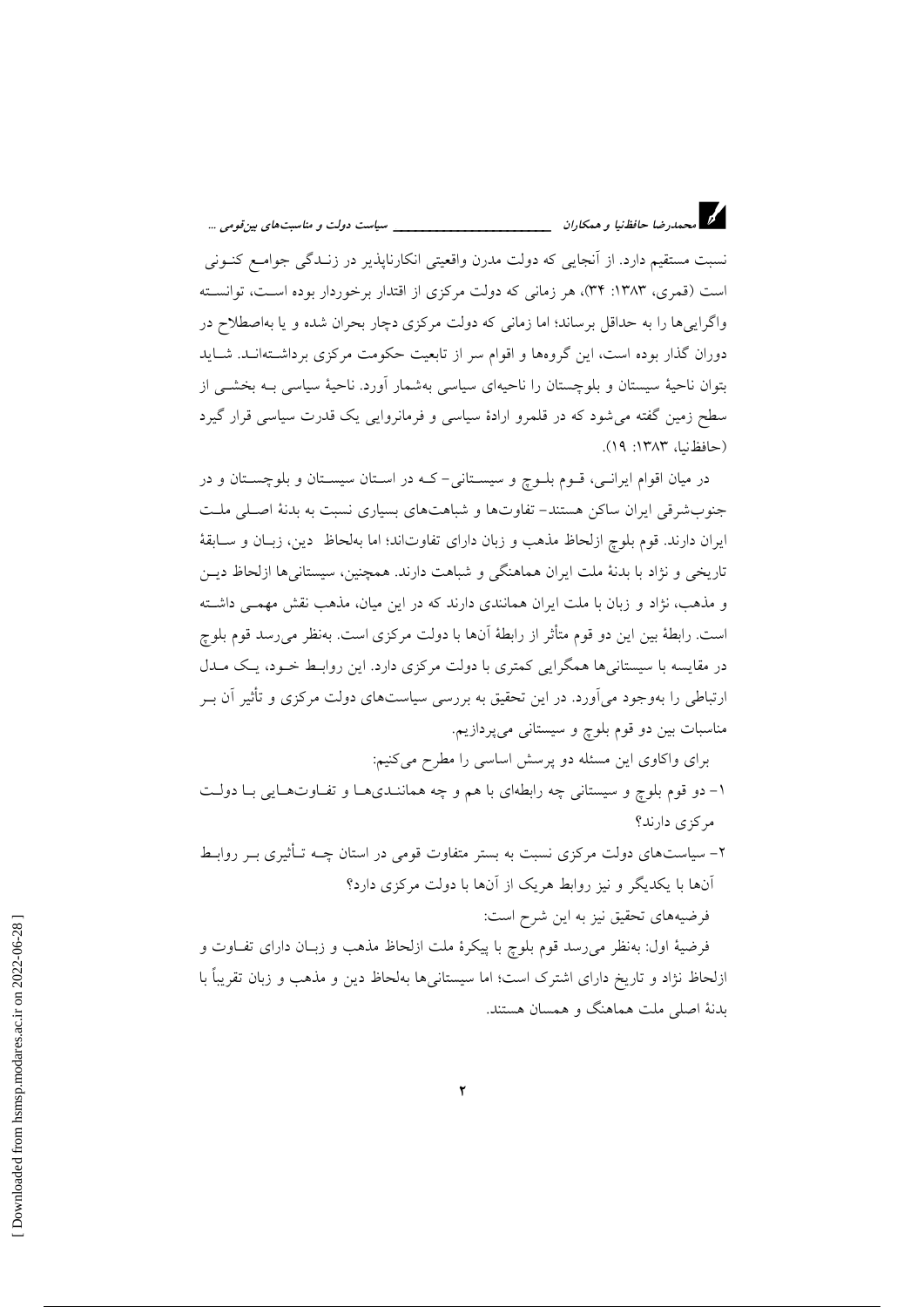مدرس علوم انسانی- برنامه دیزی و آمایش فضا \_\_\_\_\_\_ دورهٔ هفدهم، شمارهٔ ۲، تابستان ۱۳۹۲

فرضیهٔ دوم: بهنظر می رسد سیاستهای تبعیض آمیز دولت مرکزی دربرابر بستر متفاوت قومی باعث افزایش واگرایی قوم بلوچ و کشش سیستانیها نسبت به پیکرهٔ اصلی ملت شده است.

۲- مفاهیم و مباحث نظری ۲-۱- نظر بههای بسیج قومی همانگونه که عوامل گوناگونی باعث انسجام و هم بستگی و وحدت در کشـور مـیشـود، عوامل مختلفی نیز در واگرایی و ایجاد تعارض در کشور نقش دارد؛ ازقبیل احساسات ملی و قومیتگرایی که پدیدهای کهن است. دربارهٔ مشکلات قومی برای حکومتهای مرکزی نظریههای مختلفی بیان شده است که در ادامه آنها را بررسی می کنیم.

٢-١-١- نظرية رقابت بر سر منابع براساس این نظریه، ادغام سیاسی گروههای قومی در داخل یک دولت- ملت باعث می شود در اّن کشور رقابت بر سر منابع و بهویژه مشاغل دولتی انگیزهٔ اصلی کشمکش میان اقوام را پدید آورد. درواقع، نابرابری در توزیع امکانات اقتصادی و سیاسی که شامل مشاغل دولتی هم می شود، در اينجا عامل اصلي بسيج قومي قلمداد شده است. اين هويت قومي زماني بهوجود مي آيــد و تداوم می یابد که امتیاز آشکاری یا اختلافهای زبانی، مذهبی و نژادی وجود داشته باشد که بتوان با تکیه بر آنها، درصدد کسب امتیاز بر اَمد (احمدی، ۱۳۷۶: ۶۶).

۲-۱-۲- نظریهٔ استعمار داخلی این نظریه را مایکل هشتر ٰ مطرح کرده است و براساس آن، هم.بستگی و بسیج قومی داخل هر سرزمینی درنتیجهٔ تشدید نابرابریهای ناحیهای میـان یـک مرکـز فرهنگــی متمـایز و پیرامون آن تقویت می شود (همانجا). درواقع، هشتر مفاهیم والرشتین و گوندر فرانک را به کار برده است که در سال ۱۹۶۲م به پژوهشهایی دربارهٔ کشورهای جهان سوم براساس

<sup>1.</sup> Maikel Heshter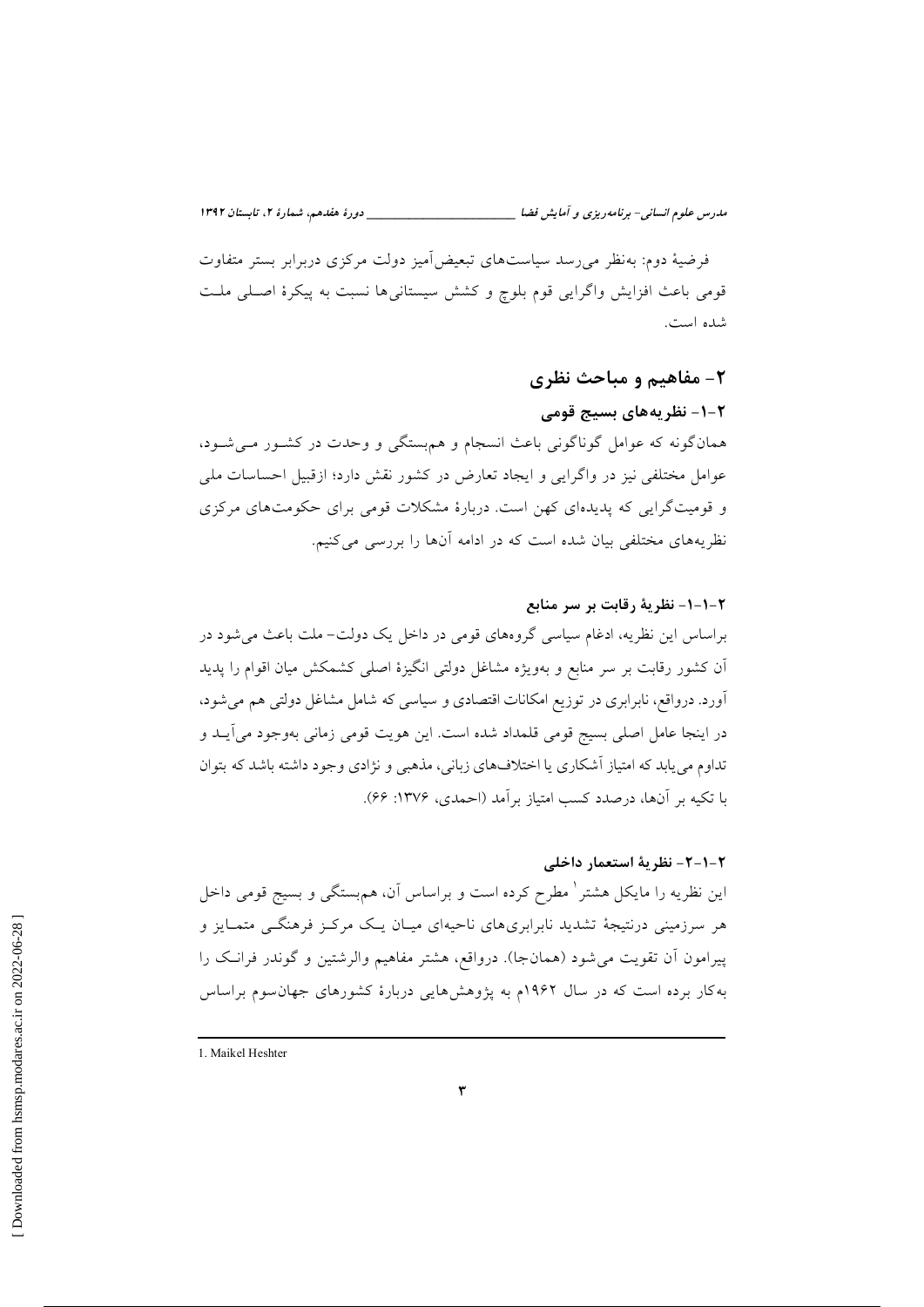تز استعمار داخلی به جای تز اقتصاد دو گانه یرداختند (بشیریه، ۱۳۷۴: ۲۳۶). در این نظریه، نگرانی اصلی دولت مرکزی، جلوگیری از جریانهای گریز از مرکز و سعی در حـل ایــن جریان در داخل کشور و جلوگیری از سیاسی شدن عوامل زبانی، قومی، نژادی و مـذهبی است. اما وقتی یک گروه پیرامونی دارای فرهنگ و اّداب رسوم خاص خودش باشد و در یک منطقهٔ جغرافیایی خاص نیز وجود داشته باشد، این گروه از ادعـای تجزیــهطلبـی یـا خودمختاری به عنوان هدف استراتژیک یا اهرم سیاسی برای چانه زدن بـهمنظـور گـرفتن امتياز يا تقويت وضع خود استفاده مي كند (احمدي، ١٣٧۶: ٤۶).

#### ٢-١-٣- نظر بهٔ انتخاب حسابگرانه

انسانها براساس محاسبهٔ سود و زیبان کباری را انجبام می دهنبد و مشبارکت افتراد در جنبشهای اجتماعی و دست زدن به کار جمعی وقتی صورت مـی¢یـرد کـه سـود ایـن مشاركت بر زيانش بچربد (همانجا). نظريهٔ انتخاب حسابگرانه بر اقدامات هدفمند افراد استوار است و جهت گیری اقتصادی- سیاسی دارد (عبـدی، ۱۳۸۱: ۵۳). درواقـع، نـوعی بازی با حاصل جمع صفر است؛ بهگونهای که هر امتیازی که هر گروهی بهدست مـی آورد به همان میزان با گروه دیگر امتیاز از دست میدهد. این نظریه بر عامل انسانی در واگرایی سیاسی و بسیج قومی تأکید دارد. چنانکه بسیاری از روانشناسان علت اصلی تعــارض و ستیز را در طبیعت جست وجو می کنند. براساس این، انسان با محـیط خـود در کشـمکش متقابل به سر می برد. ویژگی های قدرتطلبی و نفع طلبی انســان را بــهسـوی جنـگ علیــه دیگران سوق میدهد (قوام، ۱۳۷۲: ۲۵۵). هوشنگ امیراحمدی می گوید: «از قوّه به فعـل درآمدن اقدامات جمعی قومی به سودهایی که تصور میرود یک جامعهٔ قومی از رویارویی با دولت مرکزی بهدست می آورد بستگی دارد.» (367 :1989).

#### ٢-١-٤- نظريهٔ رقابت نخبگان

عدهای از دانشمندان بر این اعتقادند که بعضی از نخبگان برمبنای ویژگیهای فردی دارای روحیهٔ جنگ طلبی اند و برای ارضای جاهطلبی های خویش به توسعهٔ بحرانها، اختلاف ها و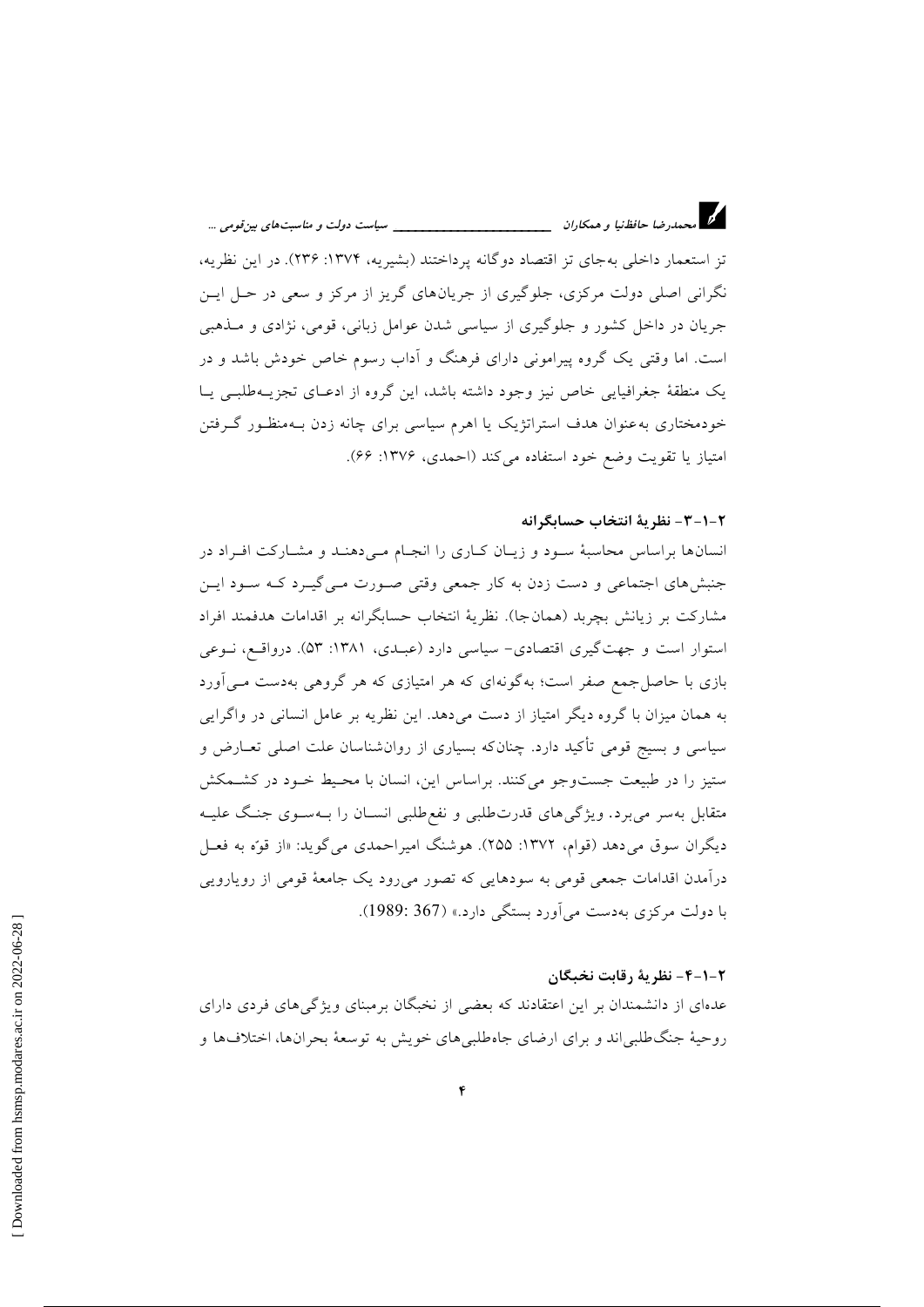واگرايي ها و بسيج قومي دست مي زنند؛ ازجملهٔ اين نظريهپردازان هانس كوهن و آنتـوني اسمیت است. بهنظر اسمیت، گسترش کنترل دولت و گرایشهای بیشتر بـهسـوی تمرکـز باعث ایجاد شرایط مناسب برای بسیج ایــدئولوژیک توسـط نخبگــان هــر قــوم مــیشــود (احمدي، ١٣٧۶: ۶۶). با توجه به اين نظريه، خلق هويت قومي، و بسيج گروههاي قومي، زبانی و مذهبی درجهت اهداف سیاسی تاحد زیادی نتیجهٔ فعالیـتهـای نخبگـان دانسـته می شود (حسینی پور، ۱۳۷۷: ۳۰).

### ٢-١-۵- نظريهٔ کثرتگرايي فرهنگي

کثرت گرایی فرهنگی بهعنوان یکی از شاخص های برجستهٔ امکان تحقق همگرایی، مـورد توجه دانشمندان قرار گرفته است. ازدیدگاه بعضی از نظریـهپـردازان، نظریـهٔ فورنیــوال و اسمیت به عنوان ابزار زور عریان که قادر به بهکارگیری تمام قــدرت بــرای اعمــال ســلطه است، درنظر گرفته می شود (احمدی، ۱۳۷۶: ۶۶). اما نوسازی در جامعه مستلزم پــذیرش تکثّـر و تنــوّع نیروهــای اجتمــاعی در آن جامعــه اســت؛ زیــرا در نوســازی عــلاوهبــر گروهبندیهای نژادی و مذهبی موجود، گروهبندیهای جدیدی نظیر گـروهبنـدی شـغلی طبقاتي نيز اضافه مي شود (هانتينگتون، ١٣٧٠: ٢١۶).

جامعهٔ کثرتگرا جامعهای است متشکّل از گروههای قومی گوناگون که در عین حال که در واحدی سیاسی به نام کشور در کنار هم زندگی می کنند، در هم ترکیب نمـی شـوند و هرکدام هویت خود را حفظ می کنند. ازدیدگاه نظریهپردازان ایــن مکتـب، دولـت ابـزاری است که با آن یک گروه قومی و مذهبی بر گروههای دیگر جامعه اعمال قدرت مے کنـد (احمدی، ۱۳۷۶: ۶۷). تکثرگرایی قومی نقطهٔ مقابل همانندسازی است که در آن حفظ و یا حتی تشدید تفاوتها میان گروههای قومی مفروض دانسته می شود (کاویانی، ۱۳۸۰: ۳۷). همانندسازی درمقابل کثرتگرایی فرایند تقلیل خط تمایز است و زمانی رخ می نماید ک اعضای دو یا چند جامعه گروههای نژادی و یا گروههای اجتماعی کوچک تر بـا یکــدیگر روبهرو شوند. در فرانسه برای همانندسازی افراد بومی تلاش فراوانی شد و افرادی که از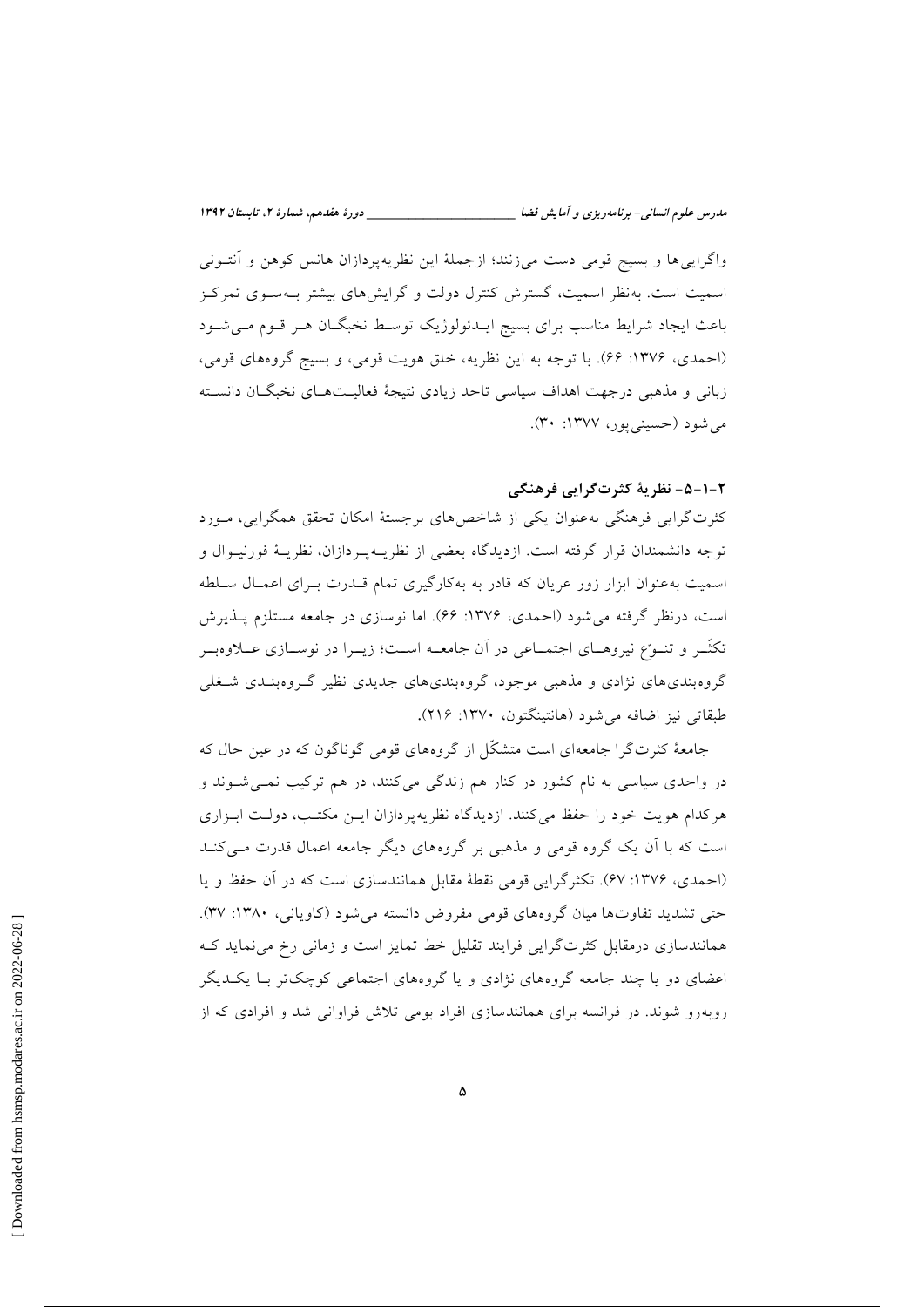خود همانندی بیشتری با فرهنگ فرانسوی نشان میدادند، از موقعیت بـالاتری برخـوردار مي شدند (Gillo, 1998: 107).

## ٣- روش تحقيق

این پژوهش از نـوع اسـنادی- میـدانی اسـت و بـا اسـتفاده از روشهـای مختلـف مثـل پرسشنامه، مصاحبه، بررسی میدانی و نظرسنجی از استادان و کارشناسان به واکاوی مسئله ير داخته است.

## ۳-۱- بررسی مقایسهای دو شهرستان زابل (زابل، زهک) و ایرانشهر

شهرستان زابل بهعنوان مرکز سیستان تقریباً ۸ درصد کل مساحت استان و ۱۷ درصد جمعیت استان را داراست. شهرستان ایرانشهر هم با ۳۰/۲۳۰ کیلومتر مربع ۱۶ درصد از کل خاک استان و با ۲۶۸/۴۰۰ نفر ۱۱ درصد جمعیت استان را شامل می شود. این شهرستان که بهتر تیب بیشترین تعداد سیستانی و بیشترین تعداد بلوچ را در خود جای داده اسـت، در چهـار شــاخص توزیــع مديريت، شاخص بودجه، شاخص خدمات دولتي و شاخص سرمايهگذاري بررسي شده تا تأثير سیاستهای دولت بر دو قوم بلوچ و سیستانی مورد واکاوی قرار گیرد.

## ۲-۲- روش به کاررفته در پرسش،نامه

پرسشنامهٔ پژوهش شانزده سؤال دارد که همگی با فرضیههای تحقیـق در ارتبـاط اسـت. گزینهها بهصورت طیفی بوده است و به برخی از پرسشهای موضوعات مرتبط با پژوهش میپردازد. جامعهٔ آماری این پرسشiامه بیشتر با تأکید بر نخبگان یعنی کارشناسان، استادان دانشگاه و نخبگان قومی بلوچ و سیستانی تشکیل شده است.

شصت پرسشنامه در بمین جامعـهٔ آمـاری تقسـیم شـد. پـس از تکمیـل آنهـا، بـا نرم افزار Spss و با روش One-Sample T-Test به تجزيه و تحليل دادهها پرداخته شد. این پژوهش برپایهٔ مدلهای نظری زیر انجام شده است: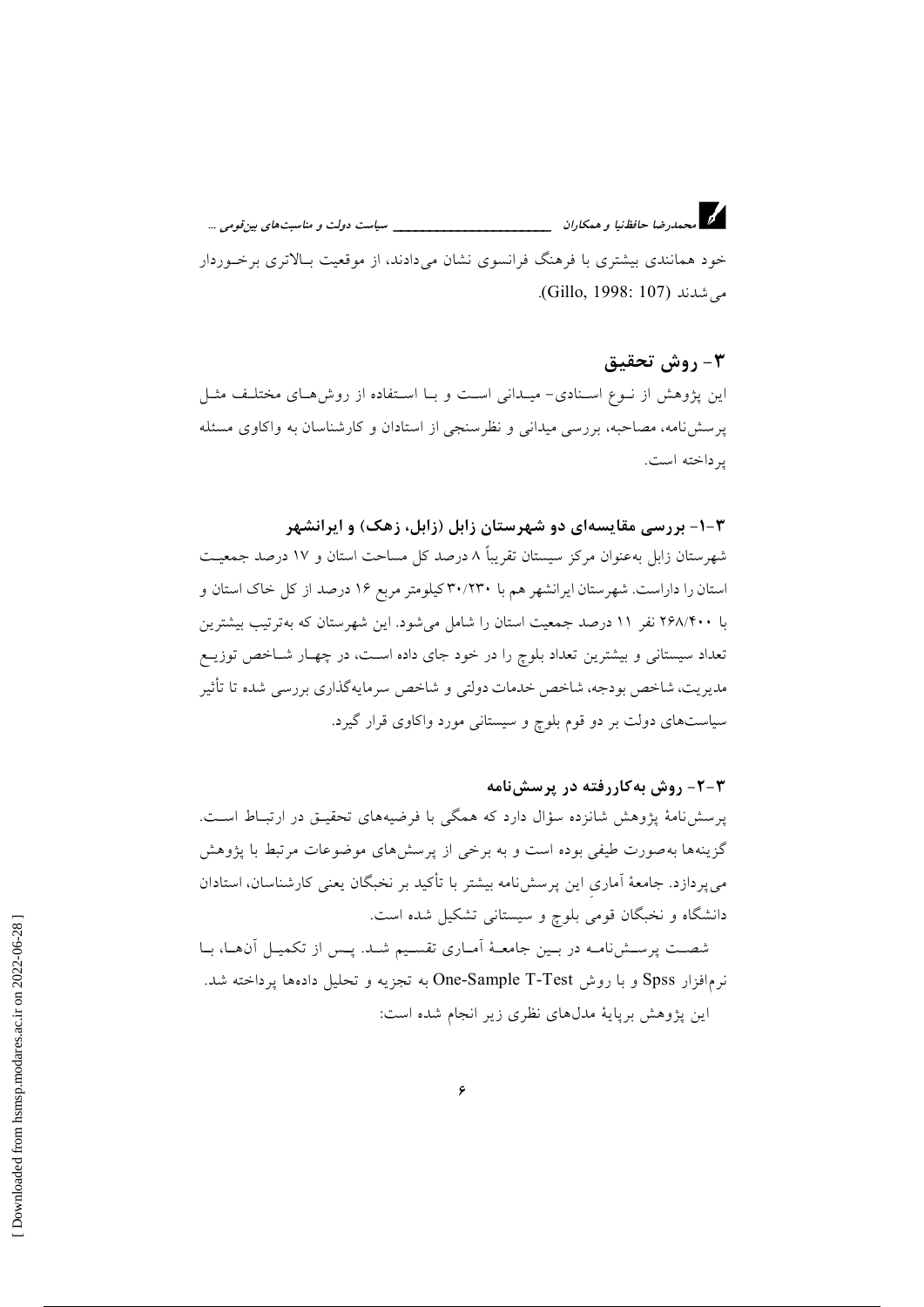مدرس علوم انسانی- برنامه ریزی و آمایش فضا \_\_\_\_\_\_\_\_\_\_\_\_\_\_\_\_\_\_\_\_\_\_\_\_\_\_\_\_\_\_\_ دورهٔ هفدهم، شمارهٔ ۲، تابستان ۱۳۹۲



شکل ۱ مدل سطح ارتباط با توجه به شباهتها و تفاوتها



شکل ۲ مدل روابط بین دولت و اقوام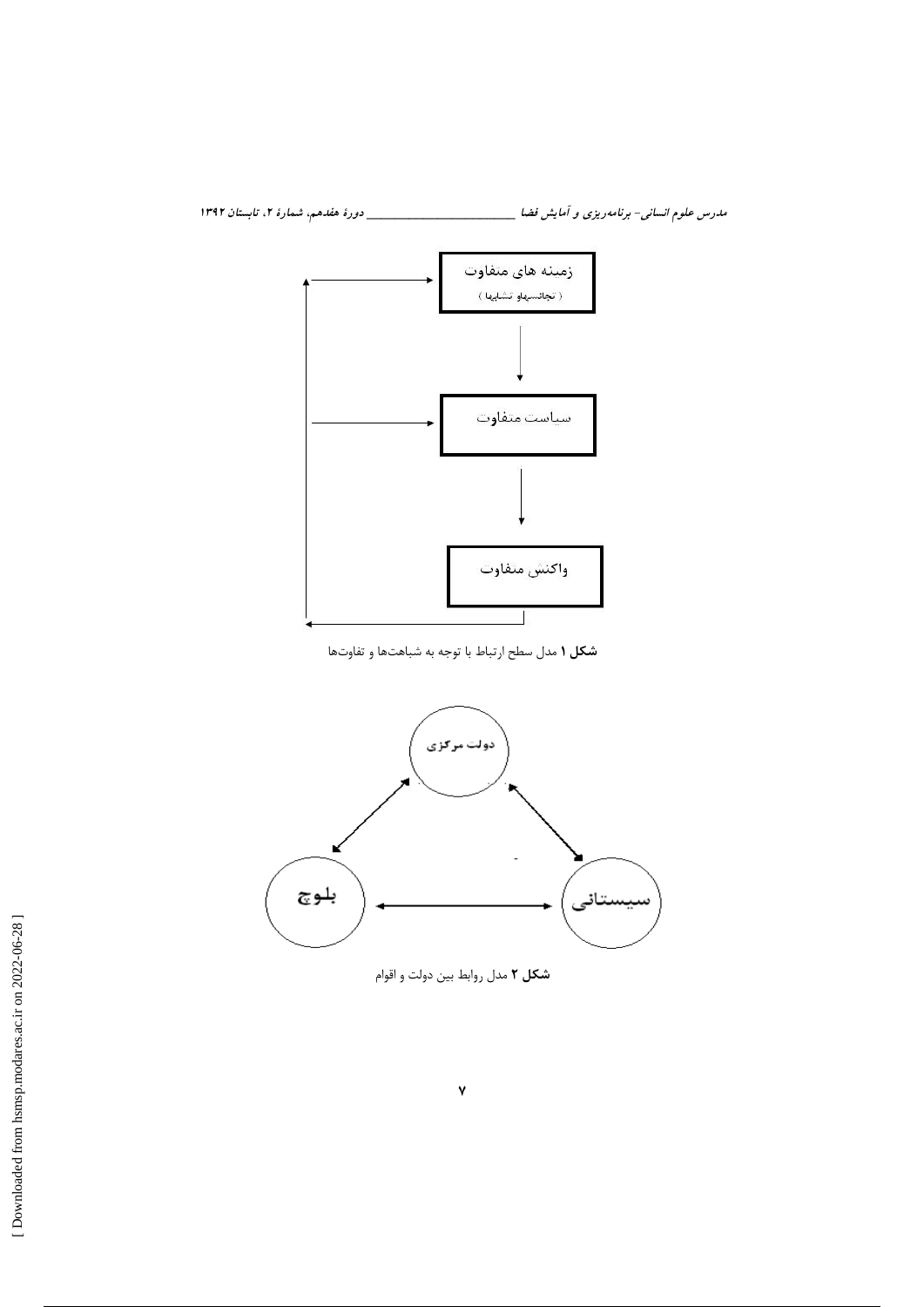م<br>تا محمد<sub>ا</sub>ضا حافظنیا و همکاران <sub>–</sub> سیاست دولت و مناسبتهای بین قومی ...

# ۴- محیطشناسی موضوع تحقیق

# ۴–۱– استان سیستان و بلوچستان

استان سیستان و بلوچستان بهلحاظ وسعت بزرگترین استان کشور است. این استان از دو ناحیهٔ سیستان و بلوچستان تشکیل شده است که ازلحاظ طبیعی با یک دیگر متف|وت|نــد (زندهدل، ۱۳۷۹: ۳۲). ناحیهٔ سیستان با ۸۱۱۷ کیلومتر مربع در قسمت شمالی قرار دارد و حوزهٔ مسطَّع و مسدودی است که از آبرفتهای دلتای قدیمی و فعلی رود هیرمند تشکیل شده است. ناحيهٔ بلوچستان به مساحت ١٧٩/٣٨۵ كيلومتر مربع منطقهٔ وسـيع كوهسـتاني است که حد شمالی آن کویر لوت و حد جنوبی آن دریای عمان است. چندگانگی و تنوع مذهبی، گویش های مختلف و نمود تعلّقات قومی و قبیلهای از ویژگی های اجتماعی ایـن استان است. براساس آخرین تقسیمات کشوری، استان سیستان و بلوچستان در سال ۱۳۸۵ دارای ۱۰ شهرستان، ۳۷ بخش، ۳۲ مرکز شهری، ۹۸ دهستان و ۸۱۶۷ آبادی دارای سکنه بوده است. شهر ستان های آن عبارتاند از: ایرانشهر، چابهار، خاش، زایل، زاهدان، سراوان، نیک شهر، زهک، کنارک و سرباز (سالنامهٔ آماری، ۱۳۸۵: ۳).

## ۵- رویدادنگاری

#### ۵–۱– مناقشات بلوچستان

محمدرضا پهلوی در أخرین ماههای سلطنت، پایان حکومت خود را مساوی با بدل شدن ایران به ایرانستان دانست. این تهدید به کیفیت ویژهٔ مجموعهاقوام ساکن ایران بازمی گردد و شاه نیز با آگاهی از وجود مراکز بحران خیز و مسئلهآفرینسی کـه مـی توانسـتند تمامیـت ارضی کشور را به خطر اندازند (مقصودی، ۱۳۸۰: ۳۵۱)، چنین سخنانی را اظهار کرد. در این دوره، منطقهٔ بلوچستان دستخوش ناآرامیها و آشوبهایی شد. بلوچهایی که خود را بهرغم مستندات و شواهد علمی (شـهبخـش، ۱۳۷۳: ۹-۱۱) از نـژاد آریـایی نمـی داننـد (يغمايي، ١٣٥۵: ٣۴–٣۶)، بهواسطة همين برداشت و نيز تفاوتهاي مذهبي، كمتر خواهان همکاری با دولتهای مختلف ایرانی بودهاند. عقبافتادگی بیش از حدّ این منطقه بهعلت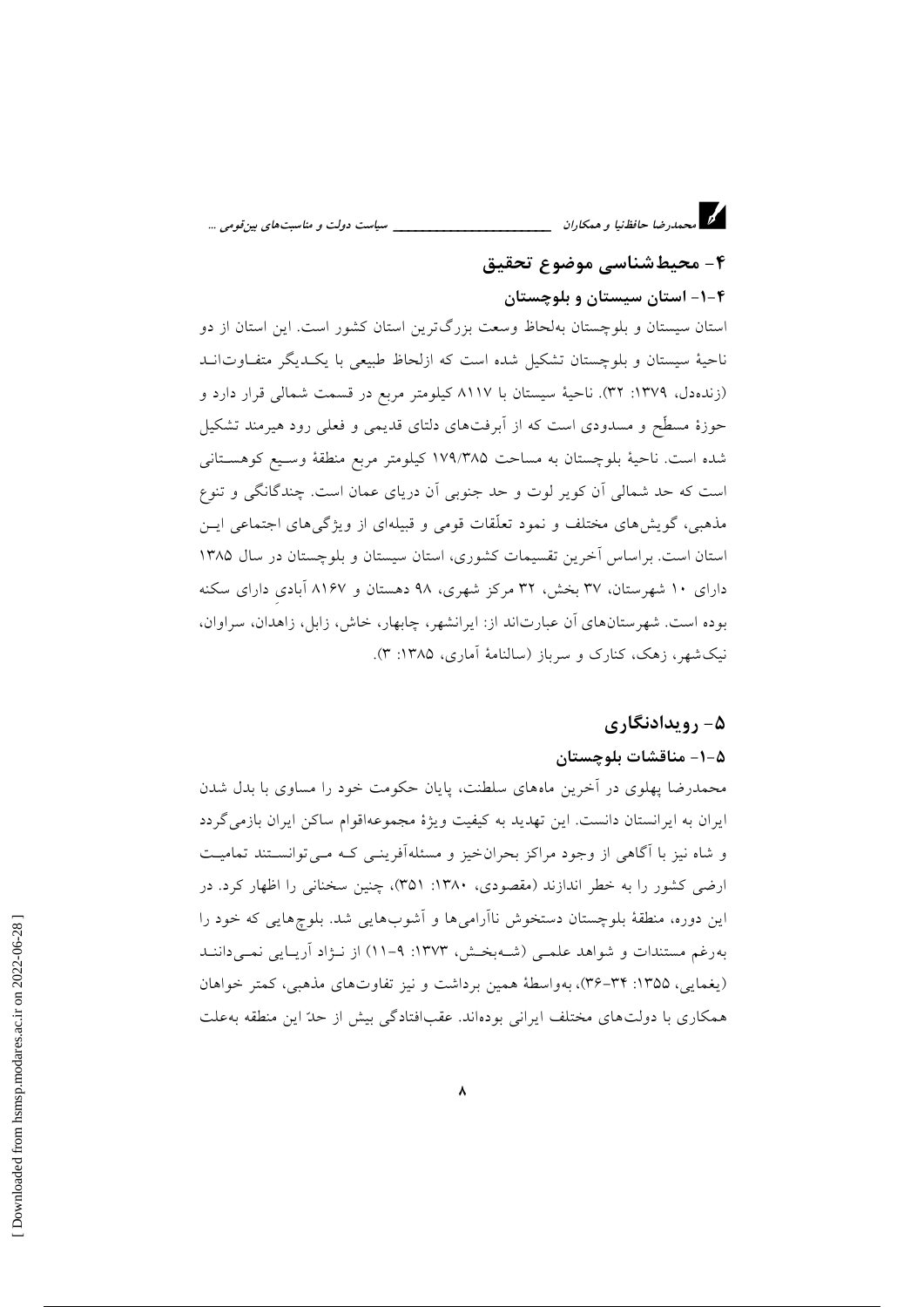مدرس علوم انسانی- برنامه ریزی و آمایش فضا \_\_

دوری از مرکز و وسعت منطقه و ضعف ارتباط با دیگر استانها و همچنین قبیلهگرایسی و طرز فکر و بینش قوممدارانه موجب شده است میان مردم بلوچ و سایر اقوام ایرانی تبادل فرهنگی زیادی بهوجود نیاید.

## ۵-۲- بررسی گروههای موجود در منطقه

یس از پیروزی انقلاب اسلامی، سه گروه مختلف تلاش های خود را بـرای جــذب مــردم درمقابل دولت آغاز کردند: سرداران و خوانین، رهبران مذهبی یـا مولـویهـا و سـرانجام گروههای کمونیستی موسوم به چپ. هر سه گروه بهنوعی با یکدیگر زمینههای مشترکی داشتند. در جامعهٔ بلوچی، سرداران و خوانین بهعلت دفاع دربرابر هجوم مکـرّر سـپاهیان شاهان در طول تاریخ، از قداست معنوی خاصی برخوردار بودنـد (غـراب، ۱۳۶۴: ۷). در سدههای اخیر، بر اثر سیاست تمرکز قدرت و انهدام زمینههای رشـد اقتصـادی ایـلات و عشایر و تهاجم مکرّر قدرتهای مرکزی و خارجی، خـوانین بـه حکومـتهـای مرکـزی گرایش پیدا کرده بودند و دولتها نیز سعی می کردند تا این چرخش را از طریق واگذاری مشاغل مهم کشوری و لشکری به آنان حفظ کنند. دومـین گروهـی کـه در بـرانگیختن و رهبری مردم بلوچ نقش بسزایی ایفا میکردند، رهبران مذهبی یا ً مولویها بودند. از دیگر گروههای فعال در منطقه، می توان گروههای چپ را نام برد.

## ۰۳-۵- حضور و دخالت نیروهای خارجی

کشورهای مختلفی در منطقهٔ سیستان و بلوچستان، با توجـه بـه شـرایط خـاص، دخالـت داشتهاند؛ ازجمله عراق که با حمایت بی دریغ خویش از ضـد انقلابـی هـای ایرانـی مقـیم پاکستان درصدد برآمد تا با گشایش جبههٔ جنگی در شرق کشور، حضور نیروهای نظـامی ایران را در غرب کاهش دهـد و در تثبیـت قـدرت سیاسـی نظـامی نیـز خلـل وارد کنـد (مقصودی، ۱۳۸۰: ۳۵۱). کشورهای غربی نیز با توجه به نوع منافع خود، در ایـن منطقـه مداخله كردهاند. در حال حاضر و بهمنظور مقابله با انقلاب اسلامي (با توجه به اينكه ايران جامعه ای با مذهبهای مختلف است و نیز یکی از مهم ترین عوامل پیروزی انقـلاب نیـز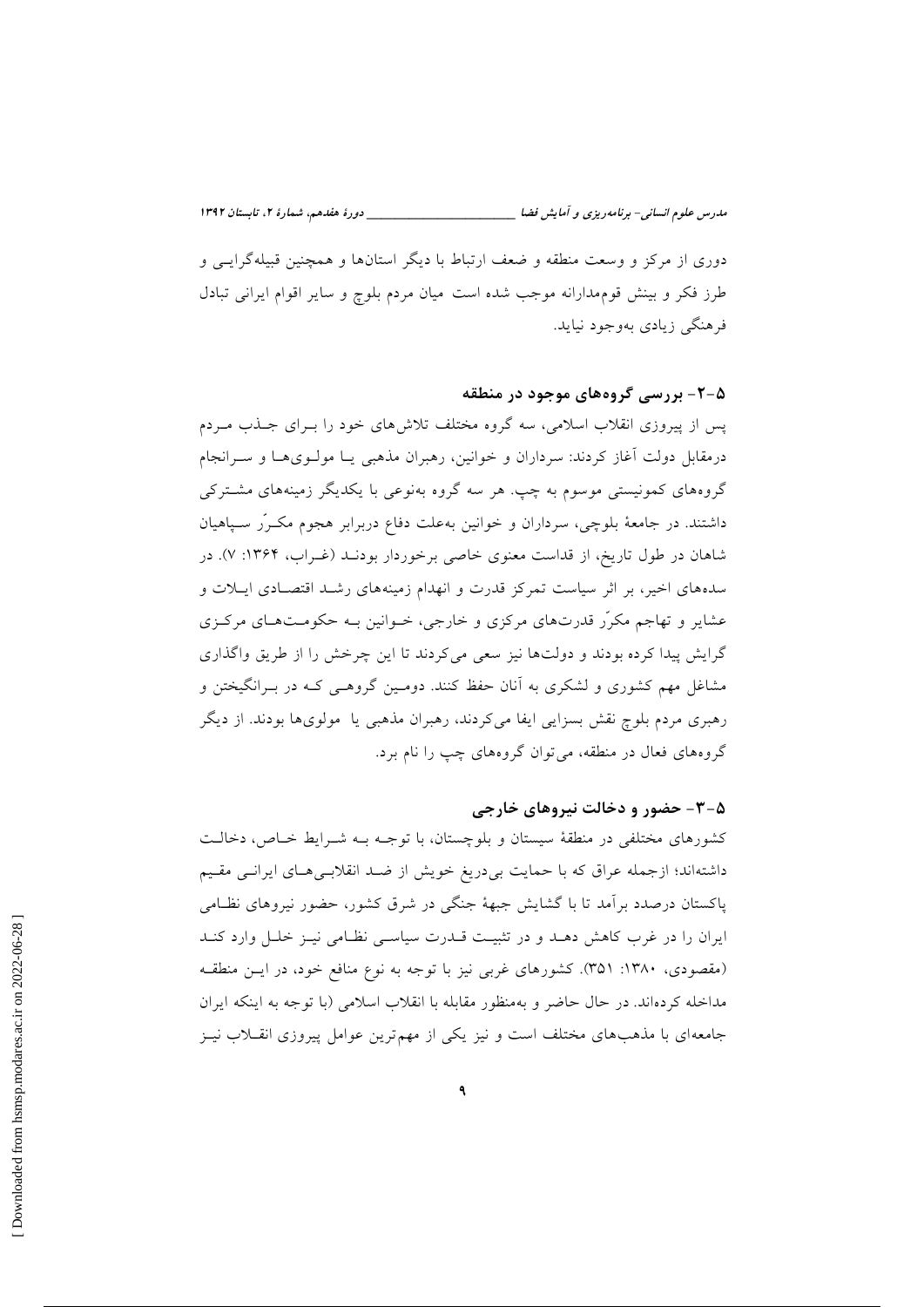مذهب بوده) این ایده مطرح شد که با ایجاد درگیریهای مذهبی، مـی تـوان انقــلاب را از درون خُرد و نابود کرد. در این میان، روس ها از سال های دور بسیار تـلاش کـردهانــد تــا آرزوی دیرینه و تاریخی خود یعنی دست یابی به بندرهای دریای عمان را تحقـق بخشـند (خاتمى، ١٣۵٨: ۴).

برخی پژوهشگران مسائل بلوچستان در بررسیهای خود به وجود بحرانی دائمی، ملایم و بطئی که بروز حوادث غیرمترقبه و انفجارآمیز را در سطح منطقه ممکن می سازد، اشاره كردهاند (كريمي يور، ١٣٧١: ٩٧ و ١٩٤). حضور افغانها، قاچاقچيان بين المللي، قدرتهاي سلطهطلب، دستجات مسلح، امکان دسترسی آسان بـه اسـلحه، هــممـرزی بــا پاکســتان و افغانستان و امکان فرار از مرز، فقر شدید، محرومیتهای سیاسی، اجتماعی، اقتصادی و فرهنگی، عقبماندگی های تاریخی، فقر منابع آب و منابع طبیعی، قاچاق سوخت، وهابیت و... مجموعهٔ بههم پیوستهای است که ازدیدگاه ایــن پژوهشـگران، بسـتر بحـران امنیتــی-اجتماعی را در سطح منطقهٔ بلوچستان پدید آورده است (همانجا).

## ۶– يافتەھاي تحقيق

# ۶–۱– توزیع آماری مدیریت در استان

در یک بررسی آماری از بین ۴۶۱۵ نفر از مسئولان در شش سطح مدیریتی (رئیس، مشاور، مدیرکل، سرپرست، مدیر و معاون)، با توجه به محل تولـد ایـن مسـئولان مشـخص شـد حدود ۸۰ درصد آنها متولد استان سیستان و بلوچستان بودهاند و ۲۰ درصد بقیـه متولـد خارج از استان. همچنین، از ۳۸۱۵ مسئول متولد استان، سیستانی ها با ۱۷ درصد جمعیت نیمی از کل مسئولیتها را دارایند و ۸۳ درصد بقیهٔ استان حدود نیم دیگر مسئولیتهـا را برعهده دارند. نکتهٔ جالب این است که ایرانشهر با ١١ درصد جمعیت استان، حدود ١۶/٥ درصد از کل مسئولیتها را به خود اختصاص داده است (معاونت توسعهٔ مدیریت و منابع انسانی رئیس جمهور، دفتر آمار، ۱۳۸۸).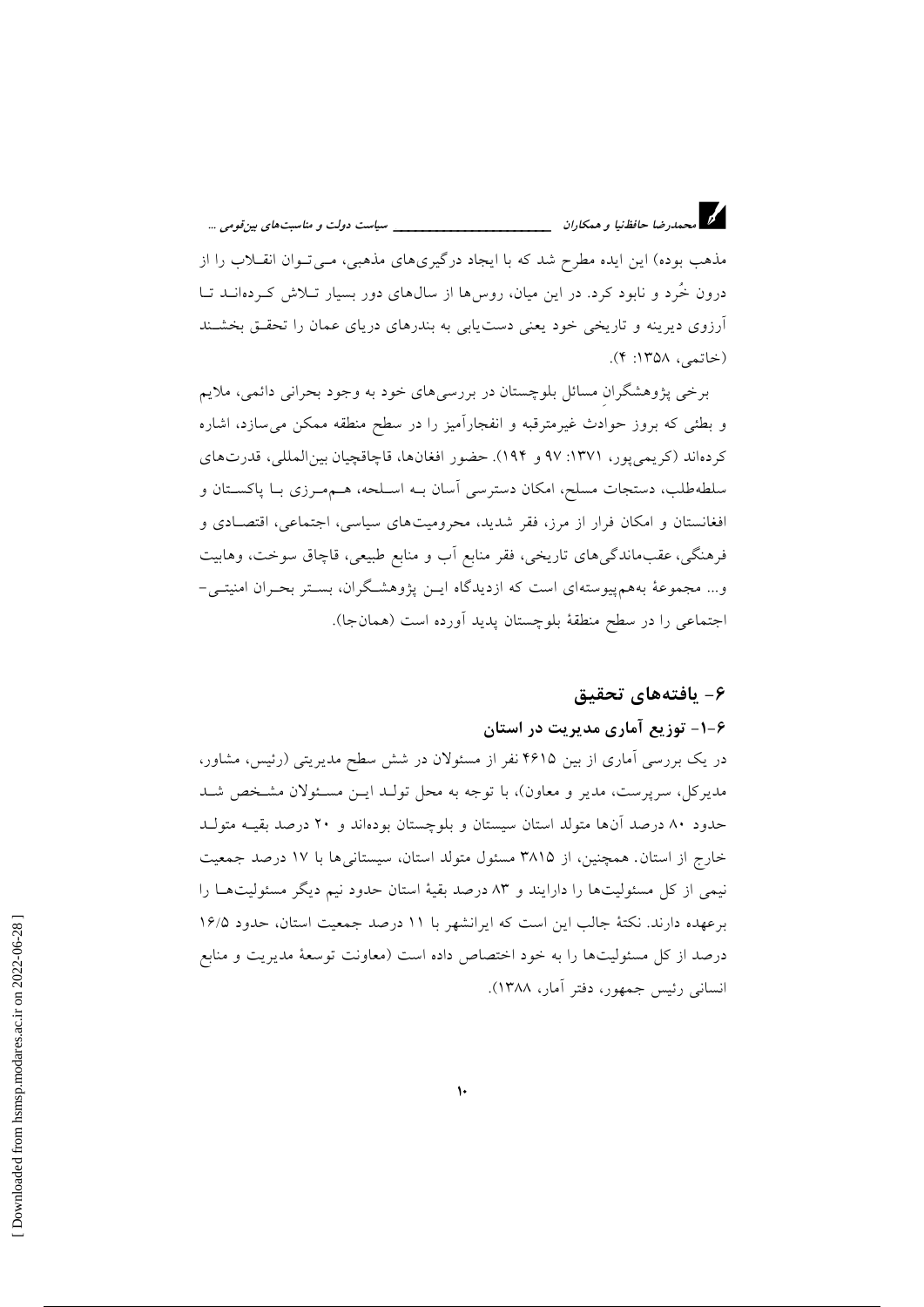| تعداد مديركل  | شهر محل تولد  | استان محل تولد    | سمت    | رديف      |
|---------------|---------------|-------------------|--------|-----------|
|               | تهران         | تهران             | مديركل | ١         |
| ۲             | بيرجند        | خراسان جنوبي      | مديركل | ۲         |
|               | نهبندان       | خراسان جنوبي      | مديركل | ٣         |
| ١             | تربت حيدريه   | خراسان رضوي       | مديركل | ۴         |
|               | نيشابور       | خراسان رضوي       | مديركل | ۵         |
| ١.            | زابل          | سیستان و بلوچستان | مديركل | ۶         |
| $\mathcal{L}$ | زاهدان        | سیستان و بلوچستان | مديركل | $\lor$    |
|               | خاش           | سیستان و بلوچستان | مديركل | ٨         |
|               | كرمان         | كرمان             | مديركل | ٩         |
| ١             | گنبدكاوس      | گلستان            | مديركل | ١.        |
|               | أستانه اشرفيه | گيلان             | مديركل | ۱۱        |
| ١             | اليگودرز      | لرستان            | مديركل | ۱۲ $\tau$ |
| ٣١            |               | مجموع             |        |           |

جدول ۱ شهر و استان محل تولد مدیر کلهای استان سیستان و بلوچستان

(منبع: معاونت توسعهٔ مدیریت و منابع انسانی رئیس جمهور، ۱۳۸۸)

در بررسیای دربارهٔ محل تولد ۳۱ مدیرکل استان سیستان و بلوچستان آشکار شد که حدود ۶۷ درصد مدیرکل ها، یعنی ۲۱ نفر بومی بوده و محل تولـد بقیـهٔ آن۱ا خـارج از سیســتان و بلوچستان بوده است. همچنین، بیشتر مدیرکلها تقریباً از استانهای همجوار بهویــژه خراســان جنوبی و رضوی بودهاند. از میان ایــن ۲۱ مــدیرکــل-کـه محــل تولدشــان اسـتان سیسـتان و بلوچستان بوده است– باز هم حدود ۵۰ درصد متولد زابل هستند (معاونت توسعهٔ مـدیریت و منابع انسانی رئیس جمهور، دفتر آمار، ۱۳۸۸).

در تحلیل گزارشی دربارهٔ استان سیستان و بلوچستان که براساس اطلاعـات دریـافتی از ۴۱ دستگاه اجرایی استان تهیه شده است، در طول برنامهٔ سوم توسعه ۱۳۷۹– ۱۳۸۳ تعداد ۴۶۳۹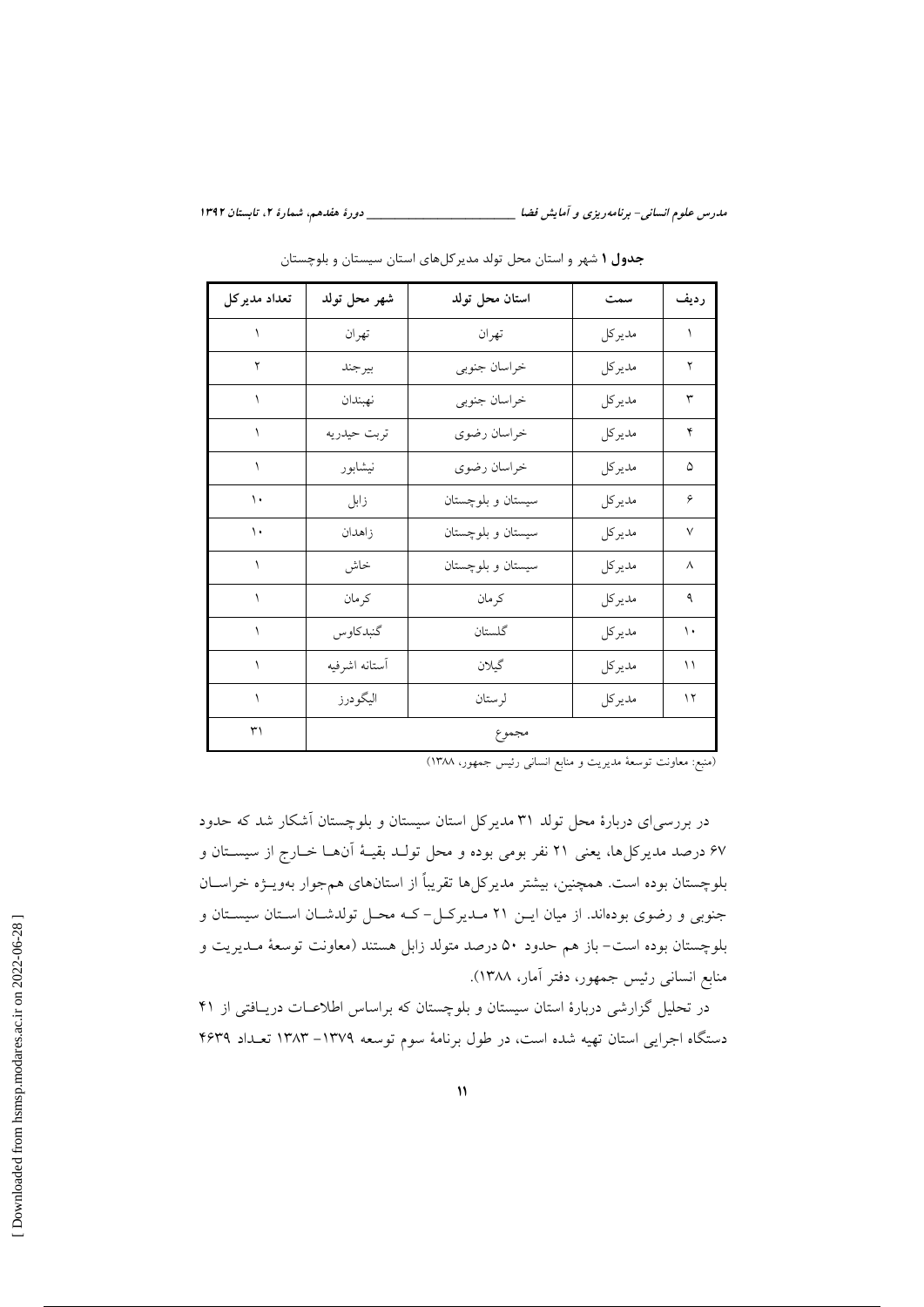د.<br>در استخدارضا حافظ نیا و همکاران میستندستند استندامیستند ولت و مناسبت های بین قومی …

نفر نیروی انسانی جذب دستگاههای اجرایی استان شدهاند. بررسی کارکنــان ازنظـر بــومی یــا غیربومی بودن نیز نشان میدهد از صددرصد نیروهای یادشده، ۵۱.۲ درصد بومی و ۴۸.۸ درصد غیر بومیاند. بدون درنظر گرفتن نیروهای جذبشدهٔ سازمان آموزش و پرورش استان، این میزان درمورد نیروهای بومی ۶۶.۲ درصد و درمورد نیروهای غیربومی ۳۴.۸ درصد است (سازمان مدیریت و برنامهریزی ریاست جمهوری، ۱۳۷۹–۱۳۸۳).

از مجموع ١۶ استاندار يا سرپرست استانداري، فقط دو استاندار بومي اسـتان بـوده و بقيـه غیربومی اند. با توجه به یافتههای میدانی و پرسشنامـه، در ایــن اسـتان مسـئولان غیربـومی در سطوح مدیریتی بالا بهویژه در نهادهای امنیتی و انتظامی بیشتر از مسئولان بومی بوده است (پورتال استانداری سیستان و بلوچستان).

|             | <b>جدول ۲</b> بررسی تطبیقی آمار، امکانات و خدمات زابل و ایرانشهر |                |              |                         |                       |                          |                 |                     |                        |          |
|-------------|------------------------------------------------------------------|----------------|--------------|-------------------------|-----------------------|--------------------------|-----------------|---------------------|------------------------|----------|
| واحد بانكمى | $\ddot{a}$                                                       | $\ddot{\cdot}$ | جايگاه بنزين | $\tilde{\mathcal{L}}_*$ | کارگاه صنعتی          | کارکنان دانشگاه          | کارکنان شهرداری | درصد جمعیت از استان | درصد وسعت از استان     | ىگان     |
| 7190        | $7.7 \cdot 0$                                                    | 7.7.           | ٩            | 7.19                    | $\frac{1}{2}$         | $y \cdot \cdot \epsilon$ | ۴۴۴             | 7.1V                | $\gamma_{\mathcal{A}}$ | زابل     |
| 71.0        | 719                                                              | ۱۵٪            | ٩            | 7.170                   | $7.1 \cdot / \Lambda$ | ٣٢                       | ٣۶٨             | 711                 | 7.19                   | ايرانشهر |
| مساوى       | مساوى                                                            | مساوى          | مساوى        | مساوى                   | مساوى                 | متفاوت                   | مساوى           |                     | مقايسة تقريبي          |          |

۶-۲- بررسی تطبیقی آمار، امکانات و خدمات زابل و ایرانشهر

(منبع: أمارنامهٔ استان ۸۵ ادارهٔ تعاون استان)

\* شرکت سهامی آب، ۷۹: ۱۰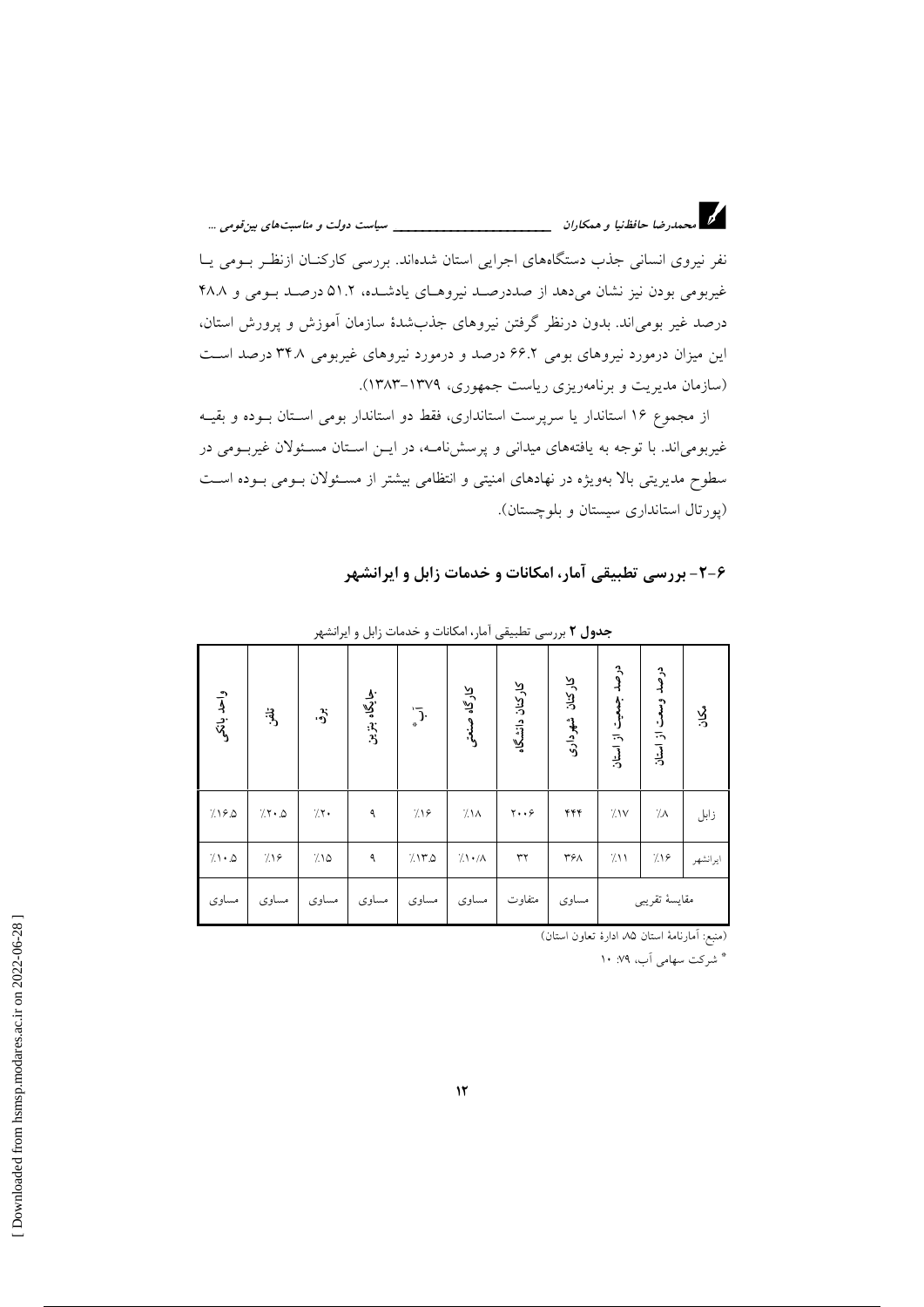مدرس علوم انسانی- برنامه ریزی و آمایش فضا \_\_\_\_\_\_\_\_\_\_\_\_\_\_\_\_\_\_\_\_\_\_\_\_\_\_\_\_\_\_ دورهٔ هفدهم، شمارهٔ ۲، تابستان ۱۳۹۲

| *<br>رام قرانی<br>(۱۰<br>درمانی | ِ * تاًٌ<br>مه<br>ولم | آزادگان | شهد    | جانبازان | Ŀ<br>汀<br>$\ddot{\mathcal{F}}$ | Ņ<br>$\cdot$ d<br>مو<br>آ | ڙ:     | -43<br>್ಕ<br>Ъ.<br>$\mathbf{v}$ | ኋ<br>استان<br>$\mathbf{\hat{3}}$<br>٠)<br>一 | $\tilde{3}$<br>븽<br>、 | $\vec{A}$ |
|---------------------------------|-----------------------|---------|--------|----------|--------------------------------|---------------------------|--------|---------------------------------|---------------------------------------------|-----------------------|-----------|
| ۱۷۵ /                           | 7.19                  | 7.79    | 7510   | ۲۴۸      | ۲۵                             | 7.1V.0                    | 7.11.0 | ۱۹                              | 71V                                         | $7\lambda$            | زابل      |
| 711.0                           | 7/11                  | 9/1     | 7/11   | $/$ V.V  | ١٧                             | $\gamma$                  | 7.19   | ۱۳                              | 711                                         | 7.19                  | ايرانشهر  |
| مساوى                           | مساوى                 | متفاوت  | متفاوت | متفاوت   | مساوى                          | متفاوت                    | متفاوت | مساوى                           |                                             | مقايسه                |           |

جدول ۳ بررسی تطبیقی آمار، امکانات و خدمات جانبازان، شهدا و آزادگان زابل و ایرانشهر

(منبع: أمارنامة استان ٧۵ سلطاني، ١٣٨٣: ٢۶، ٢٨، ٢٩ و ١٧٥)

ج**دول ۴** بررسی تطبیقی آمار مراکز پزشکی زابل و ایرانشهر

| کارکنان علوم پزشکی | تعداد داروخانه | تعداد آزمایشگاه | خانة بهداشت روستايى       | مراكز بهداشتى درمانى | تعداد تخت بيمارستان | تعداد مؤس<br>سات درمانی | خ<br>أبادي.<br>أ | درصد<br>جمعيت از استان | درصد وسعت از استان | ردية.        |
|--------------------|----------------|-----------------|---------------------------|----------------------|---------------------|-------------------------|------------------|------------------------|--------------------|--------------|
| 47Y                | ۱۳۴            | 4V              | $\wedge^{\mathsf{w}}\vee$ | $\gamma$             | ۲۱۱۸                | ۱۶                      | $/ \cdot \cdot$  | $\gamma \rightarrow$   | استان              |              |
| $\mathcal{W}$      | ۱۸             | ۱۲ $\tau$       | $Y \setminus Y$           | ۴۹                   | ۴۴۵                 | ۲                       | 7.1V             | ٠/٨                    | زابل               |              |
| $\cdot \omega$ ۶   | $\gamma$       | ۱۱              | ۹۶                        | $\gamma\gamma$       | <b>YAV</b>          | ۲                       | 711              | 7.19                   | ايرانشهر           | $\mathsf{r}$ |

(منبع: آمارنامهٔ استان ۹۵؛ دانشگاه علوم پزشکی زاهدان و زابل؛ سلطانی، ۱۳۸۳: ۲۵۹)

در مقایسهٔ آماری دو شهرستان زابل و ایرانشهر ازلحاظ تخصیص امکانــات و خــدمات کــه دولت میتوانسته است در آن نقش داشته باشد، مشاهده شد که در توزیع امکانــات و خــدمات بین این دو شهرستان تفاوت زیادی وجود ندارد. فقط تعداد شهیدان و ایثارگران زابل بیشتر از ایرانشهر بوده است. میزان سرقت در ایرانشهر هم بیشتر از زابل بوده است. مراکز آموزش عالی زابل نیز بیشتر از ایرانشهر بوده است.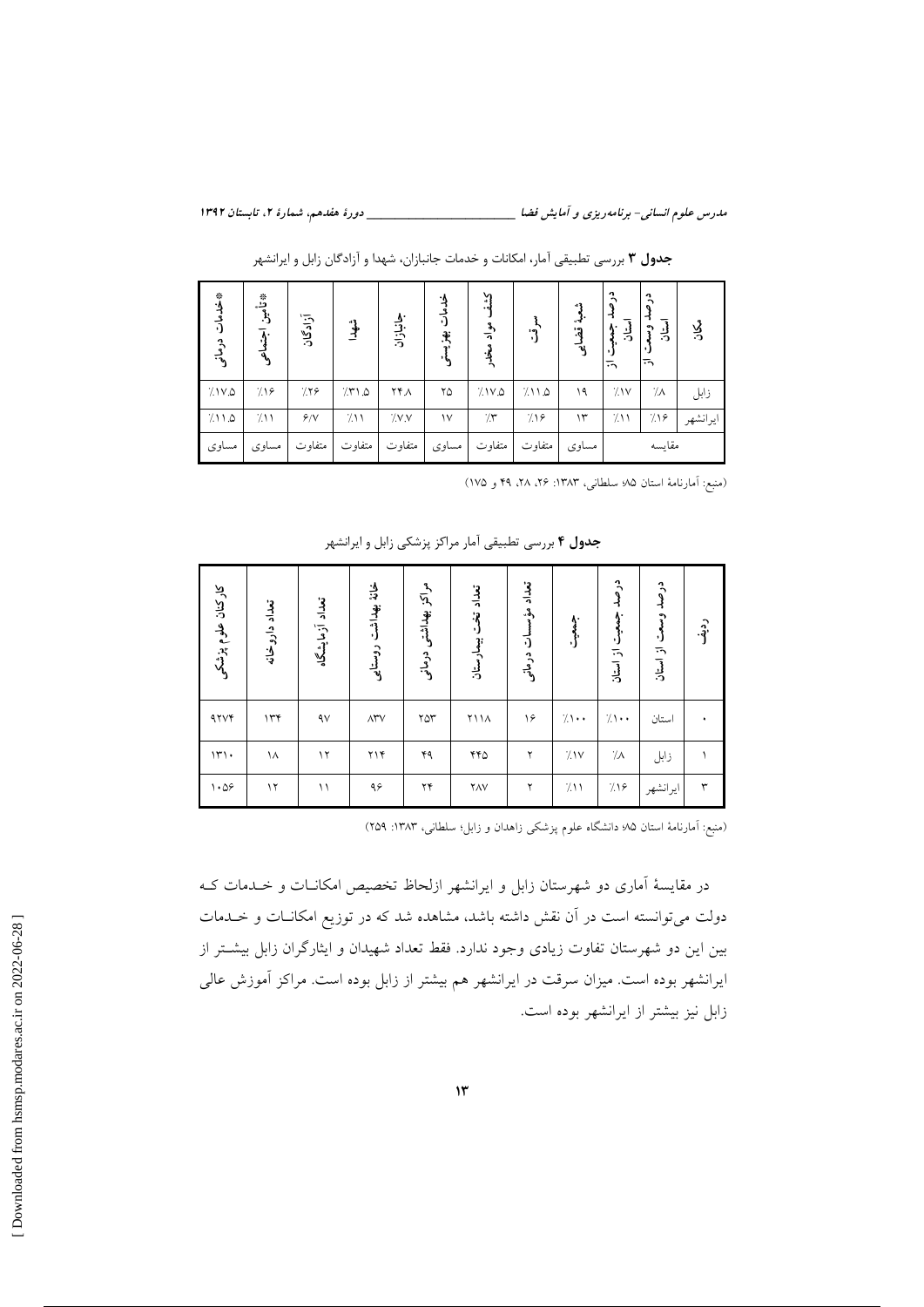۶-۳- بررسی تطبیقی سرمایهگذاری بین دو شهرستان بیشترین تعداد طرحها مربوط بـه شهرسـتان زاهـدان بـا ۴۳۸ طـرح (۱۳/۵ درصـد) اسـت. شهرستانهای سراوان با ۳۴۸ طرح (۱۰/۷ درصد)، ایرانشهر با ۳۴۷ طرح (۱۰/۷ درصد)، زابل با ۳۴۰ طرح (۱۰/۶ درصد)، نیکشهر با ۳۳۳ طرح (۱۰/۳ درصد) و چابهار با ۳۱۳ طرح (۹/۷ درصد) در مراتب بعدی قرار دارند.

جدول ۵ وضعیت طرحهای تملّک داراییهای سرمایهای سال ۱۳۸۶ بهتفکیک شهرستان و برحسب ویژگی عمليات اجرايي

| تعهدات | طراحي     | مطالعه | تجهيز                            | خدماتى     | تعمير | توسعه | ا احداث | جمع  | عنوان    |
|--------|-----------|--------|----------------------------------|------------|-------|-------|---------|------|----------|
|        | ۱۹        | ٣      | ۳Λ                               | ۵۲         | ٧۵    | ۱۵    | ۱۴۵     | rrv  | ايرانشهر |
|        | $\bullet$ | ۲      | ۴٨                               | ۵۵         | ۶۶    | ۱۰    | ۱۴۸     | ٣۴٠  | زابل     |
|        | ١۵٧       | ۲۳     | $\mathsf{r}\mathsf{v}\mathsf{r}$ | $\Delta r$ | ۵۹۸   | ۱۴۱   | ۱۳۹۵    | ۳۲۲۶ | جمع      |

(منبع: استانداری سیستان و بلوچستان، معاونت برنامه و بودجه)

با توجه به جدول شمارهٔ پنج، میزان طرحهای اجرایـی بـا عنــاوین مختلـف در شهرســتان ایرانشهر، با درنظر گرفتن جمعیت، بیشتر از زابل بوده است.

۶-۴- يافتەهاي پرسشنامەاي

|       |        | تعداد | درصد                           | ارزش درصد                        |
|-------|--------|-------|--------------------------------|----------------------------------|
|       | آزاد   | ١٢    | $Y \cdot / \cdot$              | $Y \cdot / \cdot$                |
|       | كارمند | ۲۳    | $\mathbf{Y}\Lambda/\mathbf{Y}$ | $\mathbf{Y} \wedge / \mathbf{Y}$ |
| Valid | دانشجو | ۱۱    | $1\Lambda/\Upsilon$            | $1\Lambda/\tau$                  |
|       | استاد  | ۱۲    | $Y \cdot / \cdot$              | $Y \cdot / \cdot$                |
|       | نظامى  | ۲     | $\mathbf{r}/\mathbf{r}$        | $\mathbf{r}/\mathbf{r}$          |
|       | جمع    | ۶۰    | $\cdots$                       | $\lambda \cdot \cdot / \cdot$    |

جدول ۶ شغل پاسخدهندگان پرسشنامه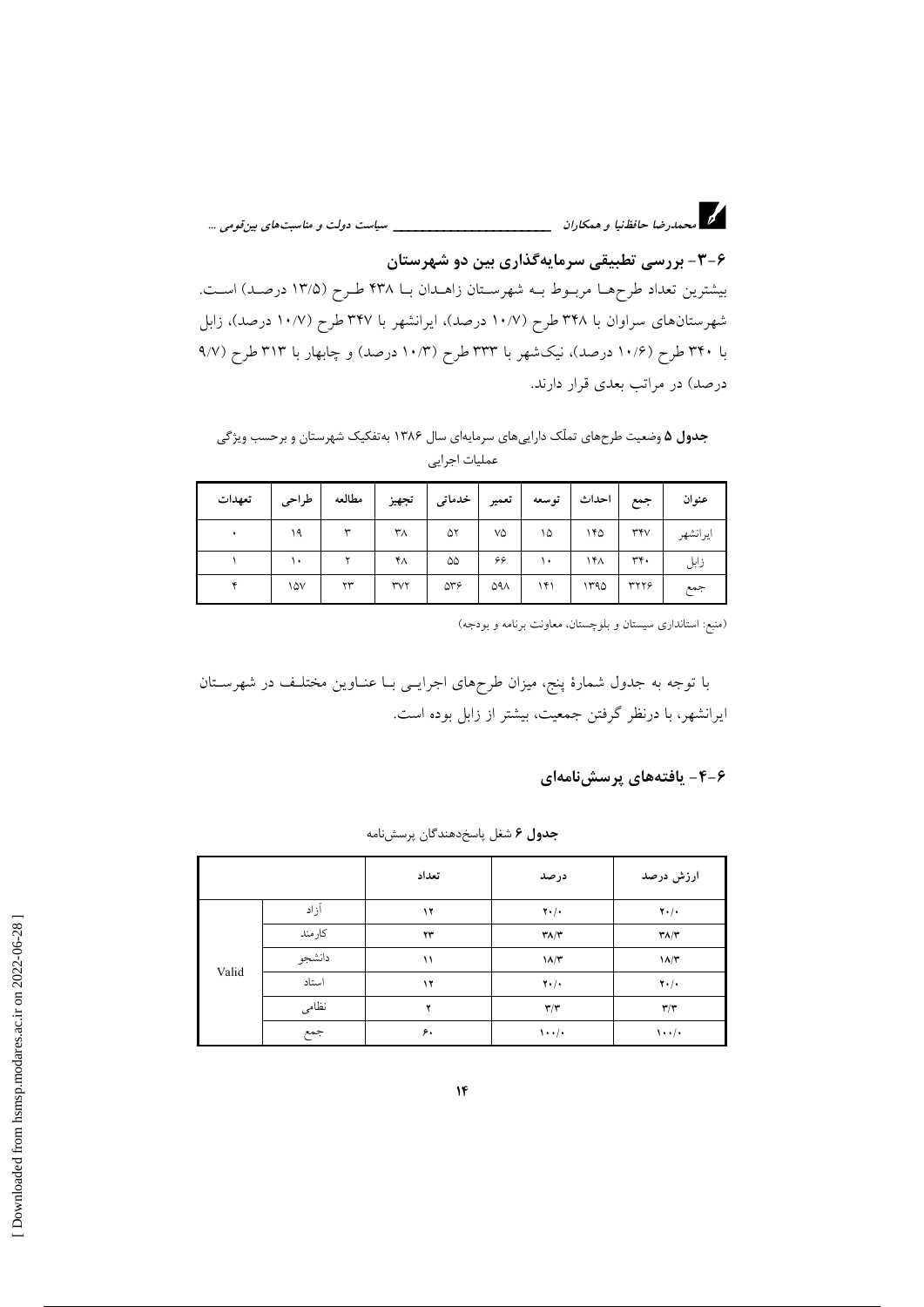مدرس علوم انسانی- برنامهریزی و آمایش فضا

|       |          | تعداد | درصد                                | ارزش درصد                           |
|-------|----------|-------|-------------------------------------|-------------------------------------|
| Valid | سیستانی  | ۲۰    | $\mathbf{r}\mathbf{r}/\mathbf{r}$   | $\mathbf{r}\mathbf{r}/\mathbf{r}$   |
|       | بلوچ     | ۱۴    | $\mathbf{Y}\mathbf{Y}'/\mathbf{Y}'$ | $\mathbf{Y}\mathbf{Y}'/\mathbf{Y}'$ |
|       | هيچ كدام | ۲۶    | $\mathbf{r}\mathbf{r}/\mathbf{r}$   | $\mathbf{r}\mathbf{r}/\mathbf{r}$   |
|       | جمع      | ۶۰    | $\cdots$                            | $\cdots$                            |

جدول ۷ قومیت پاسخدهندگان پرسشنامه

با بررسی ویژگیهای پاسخدهندگان مثل سن، جنس، تحصـیلات و... و سـپس بـا تحلیـل هرکدام از سؤالها، این نتایج بهدست اَمد: ازنظر شغل، ۳۸.۳ درصد از پاسخدهنـدگان کارمنــد دولت هستند کـه در ايـن زمينـه کارشـناس بودنـد؛ ٢٠ درصـد از پاسـخ(هنـدگان اسـتادان دانشگاههای استان و خارج از آن هستند که به مسائل مطرحشده آگاهی داشتند؛ ۱۸.۳ درصـد هم از دانشجویان دانشگاه سیستان و بلوچسـتان هسـتند کـه اغلـب از نخبگــان قــوم بلــوچ و سیستانی بودند؛ ۲۰ درصد دیگر از پاسخ دهندگان را افراد متخصص در امور استان و با شـغل آزاد تشکیل می دهند؛ ۳.۳ درصد باقی مانده هم کارشناسان نظامی استان هستند.

## ۷- تجزیه و تحلیل یافتهها

فرضيهٔ اول: بهنظر می رسد قوم بلوچ با پيكرهٔ ملت ازلحـاظ مـذهب و زبـان داراي تفــاوت و ازلحاظ نژاد و تاریخ دارای اشترکاند؛ اما سیستانیها بهلحاظ دین و مذهب و زبـان تقریبـاً بــا بدنة اصلى ملت شباهت دارند.

با توجه به محیطشناسی موضوع، مشخص شد که دو ناحیهٔ سیسـتان و بلوچسـتان ایــن دو قوم را در خود جاي داده است و سيستاني هـا ازلحـاظ وسـعت جغرافيـايي، محـدود هسـتند (آمارنامهٔ استان، ۱۳۸۵: ۲۵۶). همچنین، با توجه بـه رویـدادنگاری پـژوهش، پیشـینهٔ تـاریخی تحولات واگرایی قوم بلوچ بررسی شد و نشان داد که این واگراییها منشأ خارجی داشته است (مقصودي، ۱۳۸۰: ۳۵۱) و مردم بلوچ خود را از نژاد ایرانی میدانند و ازنظر تاریخی، نژادی و زباني أريايي هستند (شەبخش، ١٣٧٣: ١١)؛ بنابراين قوم بلوچ فقط ازلحاظ مذهبي با بدنهٔ ملت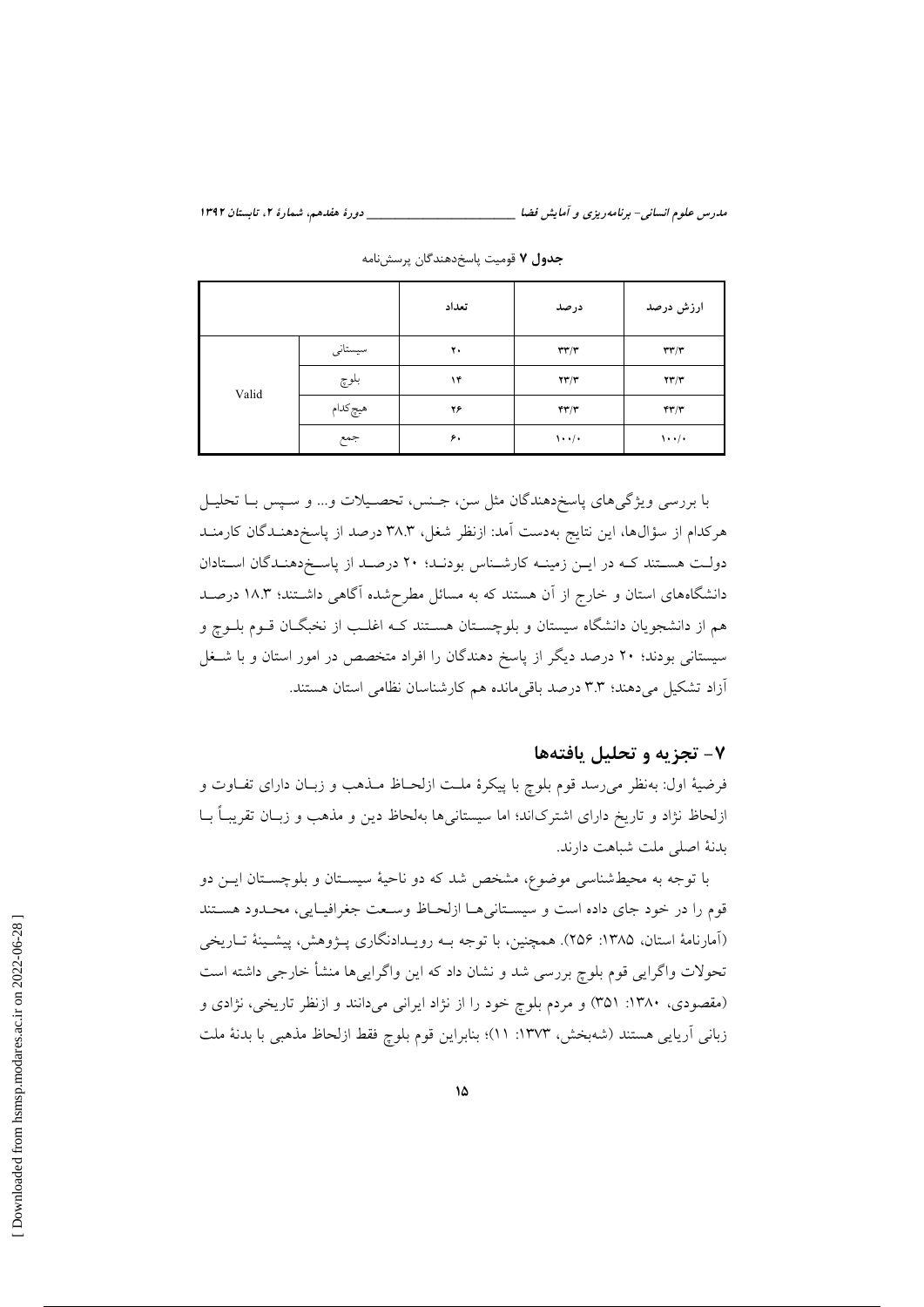

د.<br>در استخدارضا حافظ نیا و همکاران میستخداستخداستخداست میباست دولت و مناسبتهای بین قومی …

متفاوتاند و بهلحاظ زبان، نژاد و تاریخ با ملت شباهت و هماهنگی دارند. این امر فرضیهٔ اول را جز در داشتن تفاوت زبانی تأیید میکند.

۷-۱- آزمون T تکنمونهای (T-Test) ۵ درصد

برای انجام این اَزمون باید ترتیبی اتخاذ شود تا براَوردی از انحراف معیار جامعه برای نمونهها بهدست آید. در این آزمون اگر مقدار p.value بزرگتر از α=0/05 باشد، فرضیهٔ H0 (مبتنیبر نبود اثر) رد می شود؛ ولی اگر مقدار p.valu کوچکتر از α=0/05 باشد، فرضیهٔ H۱ (مبتنی ب وجود اثر) را میتوان اثبات کرد. نتایج تست و تحلیل آماری متغیرهای فرضـیه کـه در جـلـول زير مشاهده مي شود نيز حاكي از تأييد فرضيهٔ اول پژوهش است.

|                                                            | Test Value $=$ 3       |             |  |  |
|------------------------------------------------------------|------------------------|-------------|--|--|
| سؤال های فرضیهٔ اول                                        | Sig. $(2$ -tailed) سطح | رد یا اثبات |  |  |
|                                                            | معناداري               |             |  |  |
| تفاوت بلوچها ازلحاظ مذهب                                   | $/ \cdot \cdot \cdot$  | اثبات       |  |  |
| شباهت سیستانیها با بدنهٔ ملت ازنظر تاریخ، زبان، دین و مذهب | $/ \cdots$             | اثبات       |  |  |
| تفاوت بلوچها ازنظر دين و زبان                              | 5.1                    | ر د         |  |  |
| شباهت بلوچها ازلحاظ تاريخ و نژاد                           | $/ \cdot \cdot \cdot$  | اثنات       |  |  |
| کشش دولت به سیستانیها با توجه به هماهنگی و شباهت بیشتر     | /.                     | اثنات       |  |  |

جدول ۸ رد یا اثبات سؤالهای فرضیهٔ اول با استفاده از آزمون T

فرضیهٔ دوم: بهنظر می رسد سیاستهای تبعیضآمیز دولت مرکزی دربارهٔ بستر متفاوت قومی باعث افزایش واگرایی قـوم بلـوچ و کشـش سیسـتانی۵ـا بـه پیکـرهٔ اصـلی ملـت شده است.

با توجه به دادههای آماری توزیع مدیران در استان، تقریباً دولت در مدیریتهای استان بـین دو قوم سیستانی و بلوچ تبعیض قائل شده است (معاونـت توسـعهٔ مـدیریت و منـابع انســانی رئیس جمهور، دفتر آمار، ۱۳۸۸)؛ ولی در سه عامل دیگر مورد بررسی، یعنی سـرمایهگـذاری، بودجه و خدمات و امکانات تفاوت چندانی وجود ندارد که همان عامل اول باعث تأیید فرضیه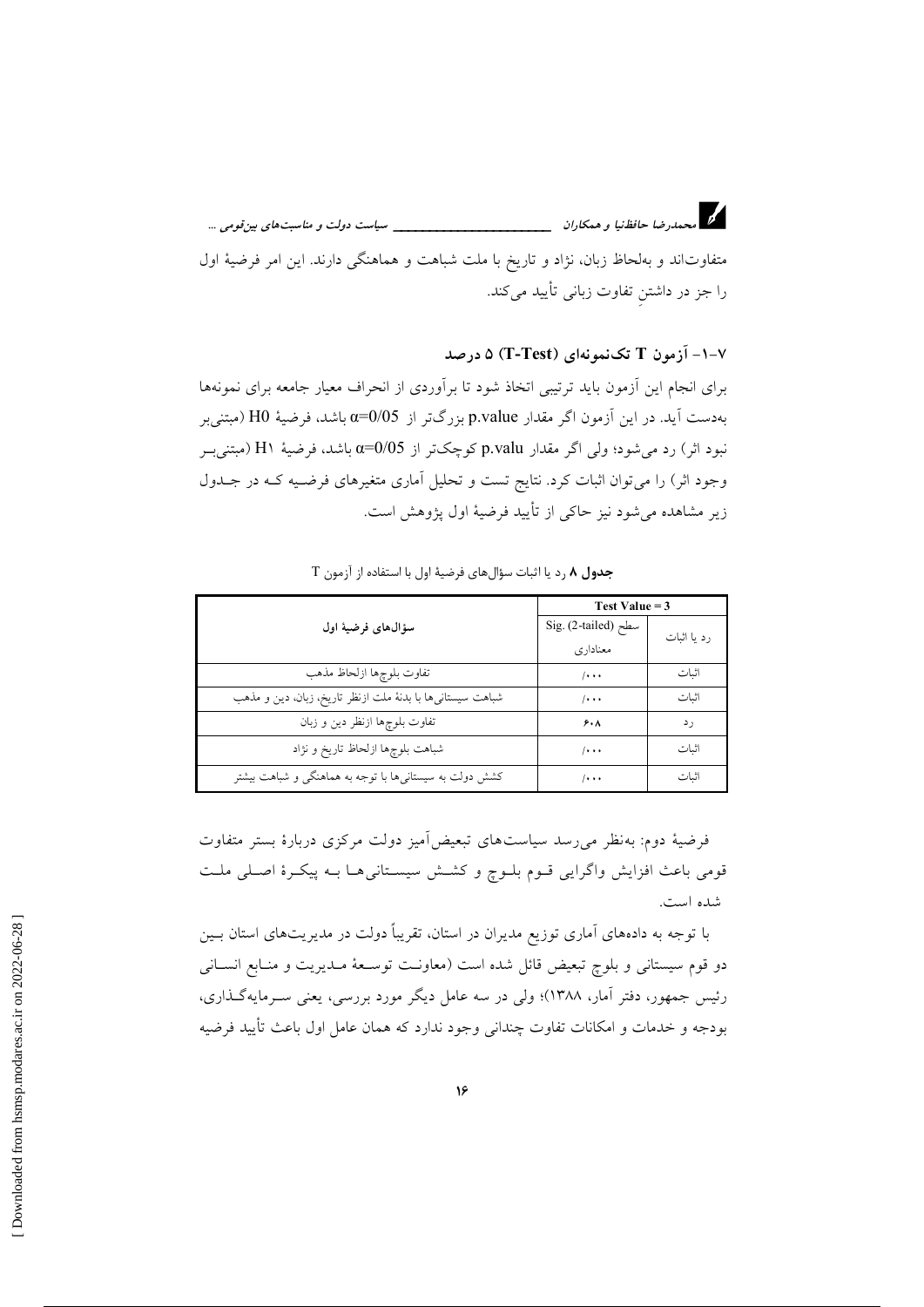\_\_\_\_\_\_ دورهٔ هفدهم، شمارهٔ ۲، تابستان ۱۳۹۲ مدرس علوم انسانی- برنامه دیزی و آمایش فضا \_\_ می شود. همچنین، نتایج آزمون و تست و تحلیل آماری متغیرهای فرضیهٔ دوم حـاکی از تأییــد فرضيهٔ يادشده است كد در جدول زير آمده است.

|                                                                | Test Value $=$ 3      |                |             |  |  |  |
|----------------------------------------------------------------|-----------------------|----------------|-------------|--|--|--|
| سؤال های فرضیهٔ دوم                                            | سطح معناداری Sig      | انحراف ميانگين | رد یا اثبات |  |  |  |
| تأثیر برتری شاخصهای توسعه بر گرایش<br>سیستانی ها به دولت مرکزی | $/ \cdot \cdot \cdot$ | /VI            | اثبات       |  |  |  |
|                                                                |                       |                |             |  |  |  |
| اختلاف بین سیستانیها و بلوچها بر اثر                           | $/ \cdots$            | $\Lambda$      | اثبات       |  |  |  |
| سیاستهای دولت مرکزی                                            |                       |                |             |  |  |  |
| نابرابری شاخصهای توسعه در بلوچستان نسبت                        |                       |                |             |  |  |  |
| به سیستان، باعث کاهش وفاداری به دولت                           | $/ \cdot \cdot \cdot$ | /VV            | اثبات       |  |  |  |
| عدم تفاوت در تخصیص امکانات و سرمایهگذاری                       | $/ \cdot \circ$       | $-$ /۴۸        | اثبات       |  |  |  |
| دلیل عقب ماندگی استان، سیاستهای دولت                           |                       |                |             |  |  |  |
| مرکزی                                                          | /74.                  | /70            | رد          |  |  |  |
| رابطهٔ صمیمی بیشتر دولت با سیستانیها                           | $/ \cdot \cdot \cdot$ | $1/\cdot 0$    | اثبات       |  |  |  |

جدول ۹ رد یا اثبات سؤالهای فرضیهٔ اول با استفاده از آزمون

# ۸- نتیجهگیری

قوم بلوچ و سیستانی از قدیمیترین اقوام ایرانیاند که در جنوبشرق ایران در استان سیستان و بلوچستان ساکن هستند. این دو قوم در طول سالیان دراز تاریخ ایران در کنار یکدیگر زنــدگی كرده و طبق شواهد، معمولاً با هم رابطهٔ مسالمتآمیز داشتهاند. اما در ســال۵هــای اخیــر، رابطــهٔ دوستانه بین این دو قوم به رابطهٔ خصمانه تبدیل شده است. سیستانیها، در مقایسه با بلوچهــا، با بدنهٔ ملت هماهنگی و شباهت بیشتری دارند. مهمترین این ویژگیهـا متغیـر مـذهب اسـت. همچنین، ازلحاظ زبان، نژاد و تاریخ با بدنهٔ ملت همانندی دارند که این شباهت و همسانی بـا دولت مرکزی باعث ایجاد اعتماد دوسویه میان آنها شـده اسـت. پـس از انقــلاب اســلامی و حاکمیت دیدگاه مذهبی در کشور ایران با تأکید بر تشیّع، سیستانیهــا (بــا توجــه بــه اینکــه در مقایسه با بلوچها ازنظر مذهبی با مجموعهٔ حاکمیت یکسان بودند) بـهعنـوان بـازوی اجرایــی دولت مرکزی در کل استان مورد توجه واقع شدند و دولت دیدگاه حمایتی به آنها پیدا کـرد.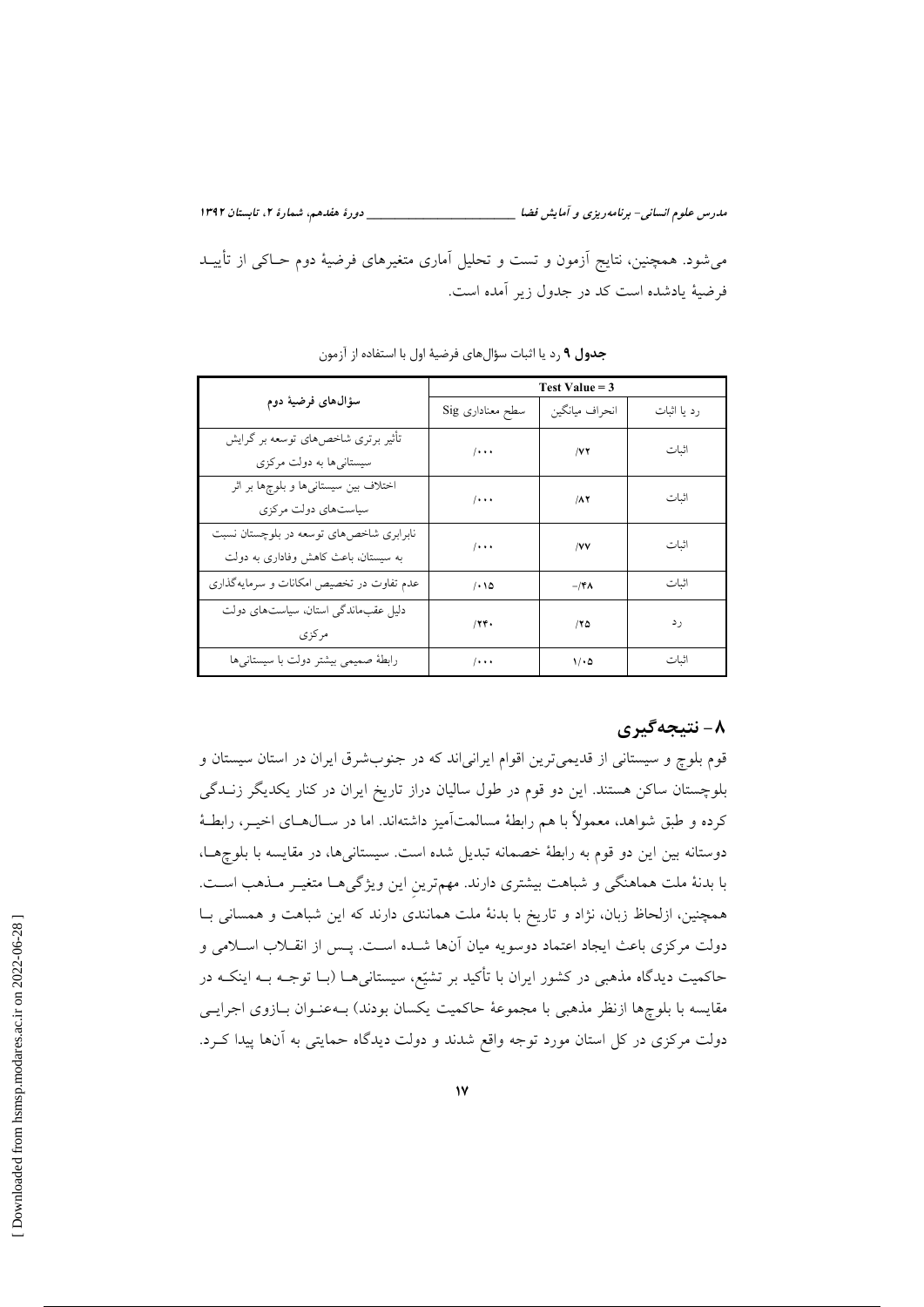قبل از انقلاب، دولت مركزي بــا اسـتفاده از نفــوذ و قــدرت ســردارها و واگــذاري قــدرت و اختیارات به آنها، به اجرای سیاستهای خود در این منطقه میپرداخت؛ با این روش کمترین سطح تنش در منطقهٔ بلوچستان رخ داد. اما امروزه با بههم خوردن آن نظام طايفهاى و حضـور سیستانیها در مجموعهٔ دستگاههای اجرایی استان، تنش در منطقهٔ سیستان و بلوچستان بهوجود آمده است.

سیاست دولت مرکزی دربارهٔ مدیریت در استان، بر کاهش سطح همگرایی بلوچها با دولت مرکزی تأثیر بسزایی داشته است. همچنین، رابطهٔ بین بلوچها و سیســتانی۵ــا را نیــز بــه رابطــهٔ بحرانی و خصمانه تبدیل کرده است. با بررسی آماری که در ایـن تحقیـق انجـام شـد، اسـتان سیستان و بلوچستان در بین استانهای ایران، ازلحاظ شاخصهای توسعه در پایین ترین سـطح قرار دارد (مختاری هشی، ۱۳۸۵: ۱۱۱) که میتواند از مهمترین عوامل تشدید واگرایـی اقـوام نسبت به دولت مرکزی در اسـتان باشـد. بررسـی و مقایسـهٔ آمـاری در دو شهرسـتان زابـل و ايرانشهر (زابل بهعنوان نمايندهٔ شهر سيستاني نشين و ايرانشهر بهعنوان شهر تقريباً بلوچنشـين) نشان میدهد بین این دو شهرستان ازلحاظ تخصیص امکانـات ماننـد آب، بـرق، گــاز، تلفـن، خدمات اداری، آموزشی، درمانی، شهری، قضایی و اجتماعی با توجه به درصد جمعیت آنها تفاوت زیادی وجود ندارد. همچنین، در دو شاخص تخصیص بودجه و سرمایهگذاری در ایـن دو شهرستان نیز اختلاف زیادی بهچشم نمیخورد. اما در بحث مدیریتی استان تفاوتها زیـاد است و اکثر مدیریتها بهویژه در سطح میانی استان در اختیار سیسـتانی۵اسـت. همچنـین، در آموزش عالی و تحصیلات تکمیلی، شهر زابل با ایرانشهر تفاوت زیادی دارد.

۹ – پیشنهادها ۱– تغییر نگاه دولت مرکزی در مدیریتهای استان و تعدیل در بهکارگیری مـدیران از دو قــوم بلوچ و سیستانی؛ ۲- تلاش دولت مرکزی برای تغییر مسیر توجه مذهبی بلوچها از خارج کشور به داخل؛ ۳– تقویت نظام طایفهای گذشته در بلوچستان؛ ۴– توسعهٔ متعادل آموزش عالی در مناطق مختلف استان؛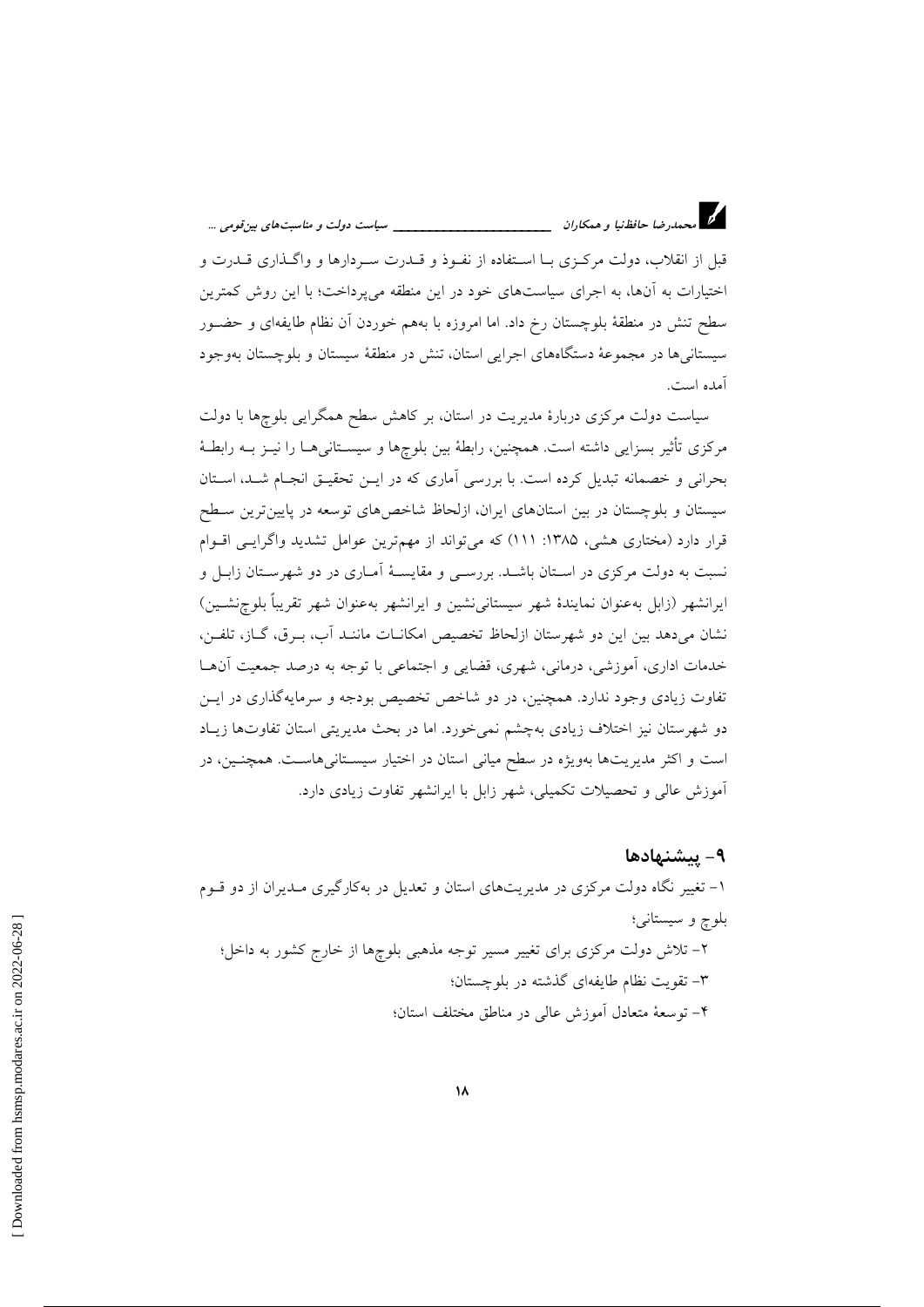مدرس علوم انسانی- برنامه ریزی و آمایش فضا \_\_\_\_\_\_\_\_\_\_\_\_\_\_\_\_\_\_\_\_\_\_\_\_\_\_\_\_\_\_\_ دورهٔ هفدهم، شمارهٔ ۲، تابستان ۱۳۹۲

۵– انتصاب استانداران و مدیران ادارهها و نهادهای حساس استان از بین افراد میانهرو، عالِم و باتجربه و از خارج از استان سیستان و بلوچستان و استانهای همجوار آن؛ ۶– تقویت حس شهروندی ایرانی در منطقهٔ بلوچستان از طریق توسعهٔ سـطح مشــارکت و معاشرت ملی و ایجاد فضای اعتماد ملی.

10- قدردانی نگارندگان بر خود واجب میدانند از دانشگاه تربیت مـدرس بـهدلیـل حمایـت مـالی از ایـن یژوهش سیاس گزاری کنند.

## 11- منابع

- احمدي، حميد، «قوميت و قومٍ گرايي در ايبران افسـانه يـا واقعيـت»، *اطلاعـات سياسـي و* اقتصادی، دا۱، ش201 و ۱۱۶، تهران، ۱۳۷۶. – بشيريه، حسين، *دولت عقل*، تهران: مؤسسهٔ نشر علوم نوين، ١٣٧۴. WWW.sbportal.ir - يورتال استانداري سيستان و بلوچستان: – شركت سهامى أب منطقهاى سيستان و بلوچستان، *گزارش وض*عيت *منـابع أب اسـتان*، سیستان و بلوچستان، ۱۳۷۹. – سلطانی، سیما، بانک *اطلاعاتی استان سیستان و بلوچستان*، زاهدان: چاپ سازمان مدیریت و برنامهریزی استان سیستان و بلوچستان، ۱۳۸۳. – معاونت برنامهریزی استانداری استان سیستان و بلوچستان، مرکز آمار ایران، *سالنامهٔ آمـاری* استان سيستان وبلوچستان، ١٣٨٥.
- حافظنیا، محمدرضا و مراد کاویانیراد، *افقهای جدید در جغرافیای سیاسی*، تهران: ســمت،  $147$
- حسینی پور، *جدایی طلبی در ایران از ۱۳۲۰ تــا ۱۳۳۲*، پایــانiامـهٔ کارشناســی ارشــد علــوم سیاسی، تھران: دانشگاه تربیت مدرس، ۱۳۷۷.